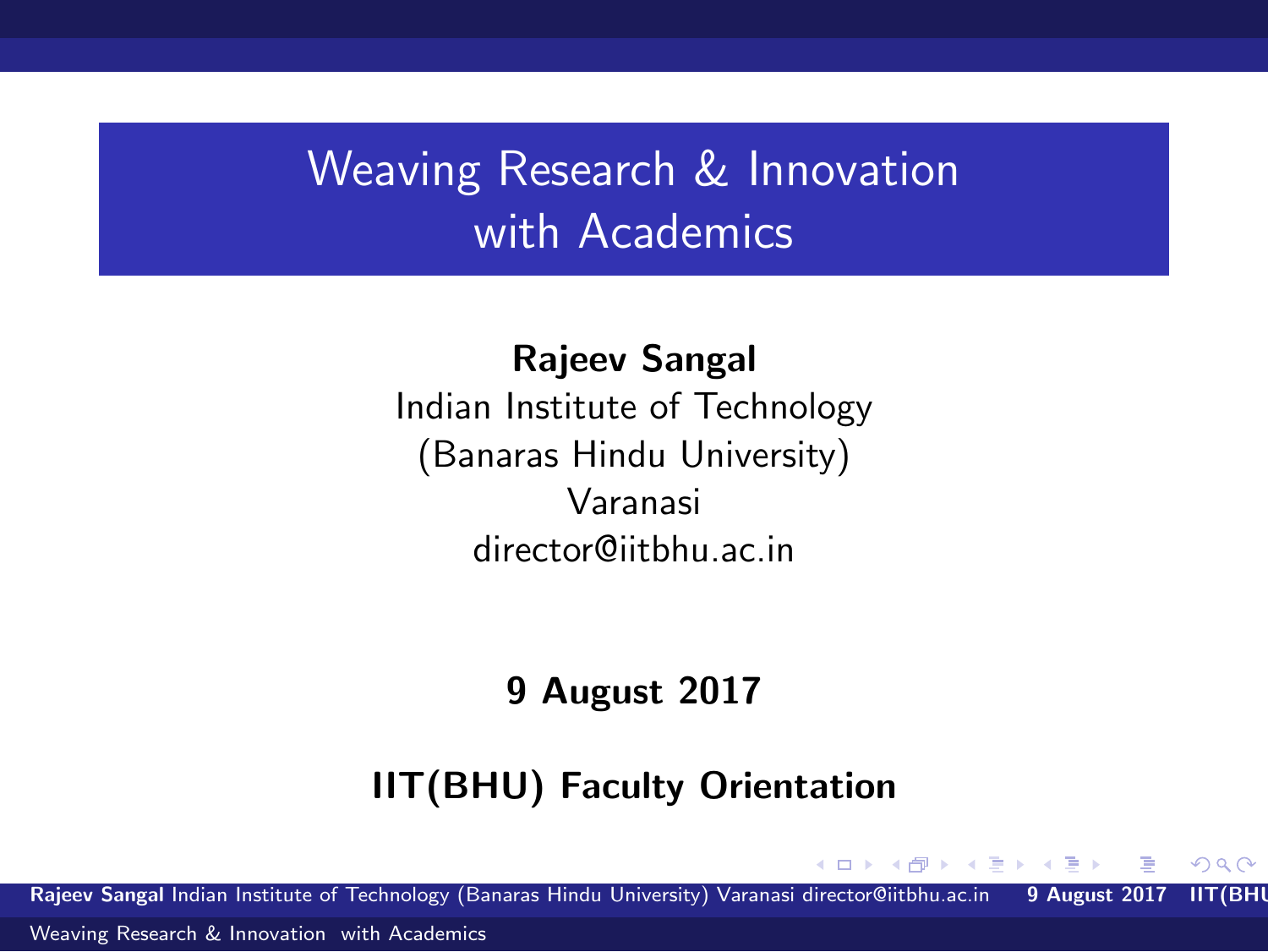

- I. Research & Innovation
- II. Academic Programs Weaving Research & Innovation
- III. Technology Transfer and Other Dimensions
- IV. Guiding Students about Life

Rajeev Sangal Indian Institute of Technology (Banaras Hindu University) Varanasi director@iitbhu.ac.in 9 August 2017 IIT(BHI

母→ ∢∃→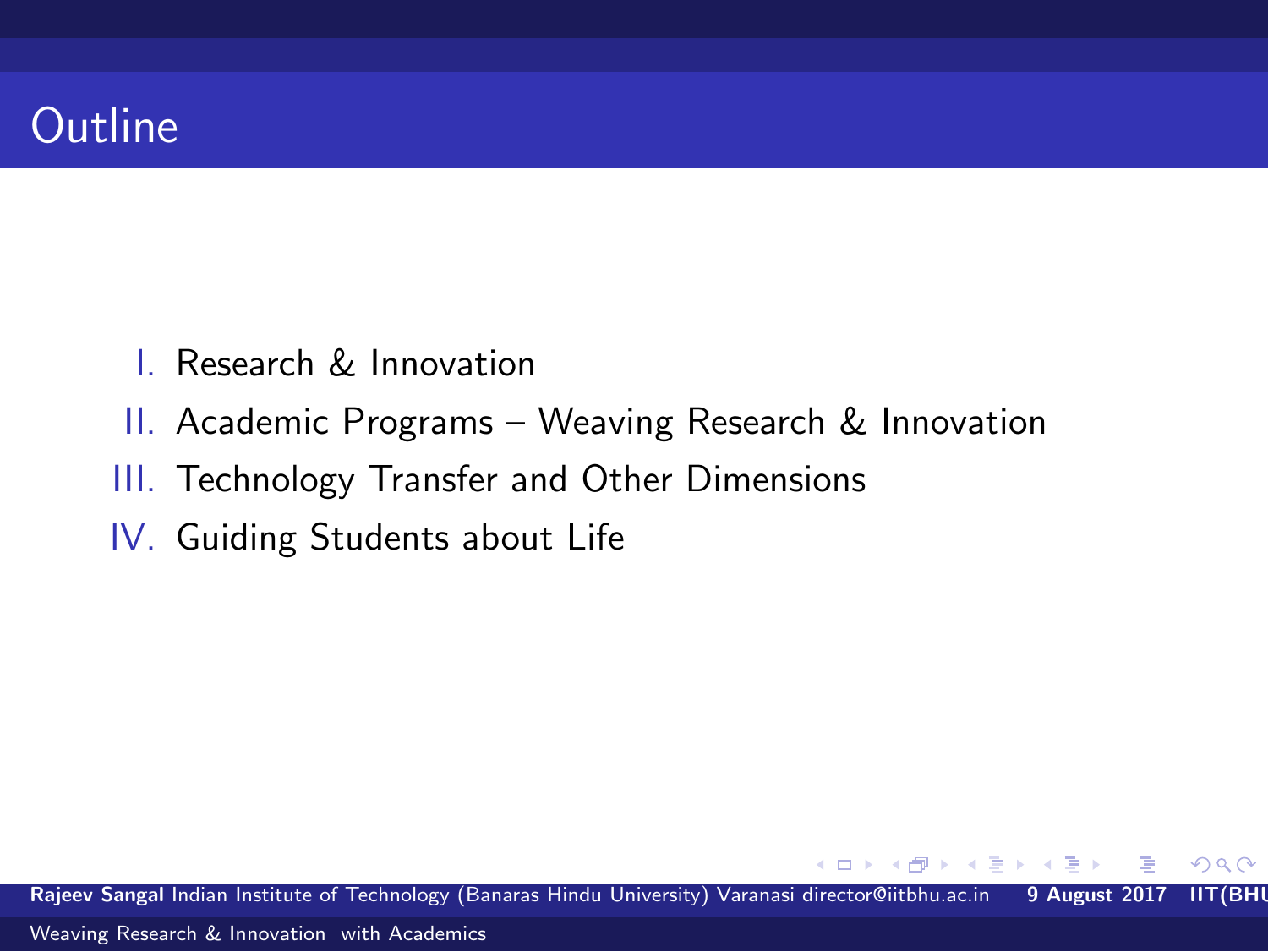

- I. Research & Innovation
- II. Academic Programs Weaving Research & Innovation
- III. Technology Transfer and Other Dimensions
- IV. Guiding Students about Life

But first, some guiding principles...

Rajeev Sangal Indian Institute of Technology (Banaras Hindu University) Varanasi director@iitbhu.ac.in 9 August 2017 IIT(BHI [Weaving Research & Innovation with Academics](#page-0-0)

A + + = +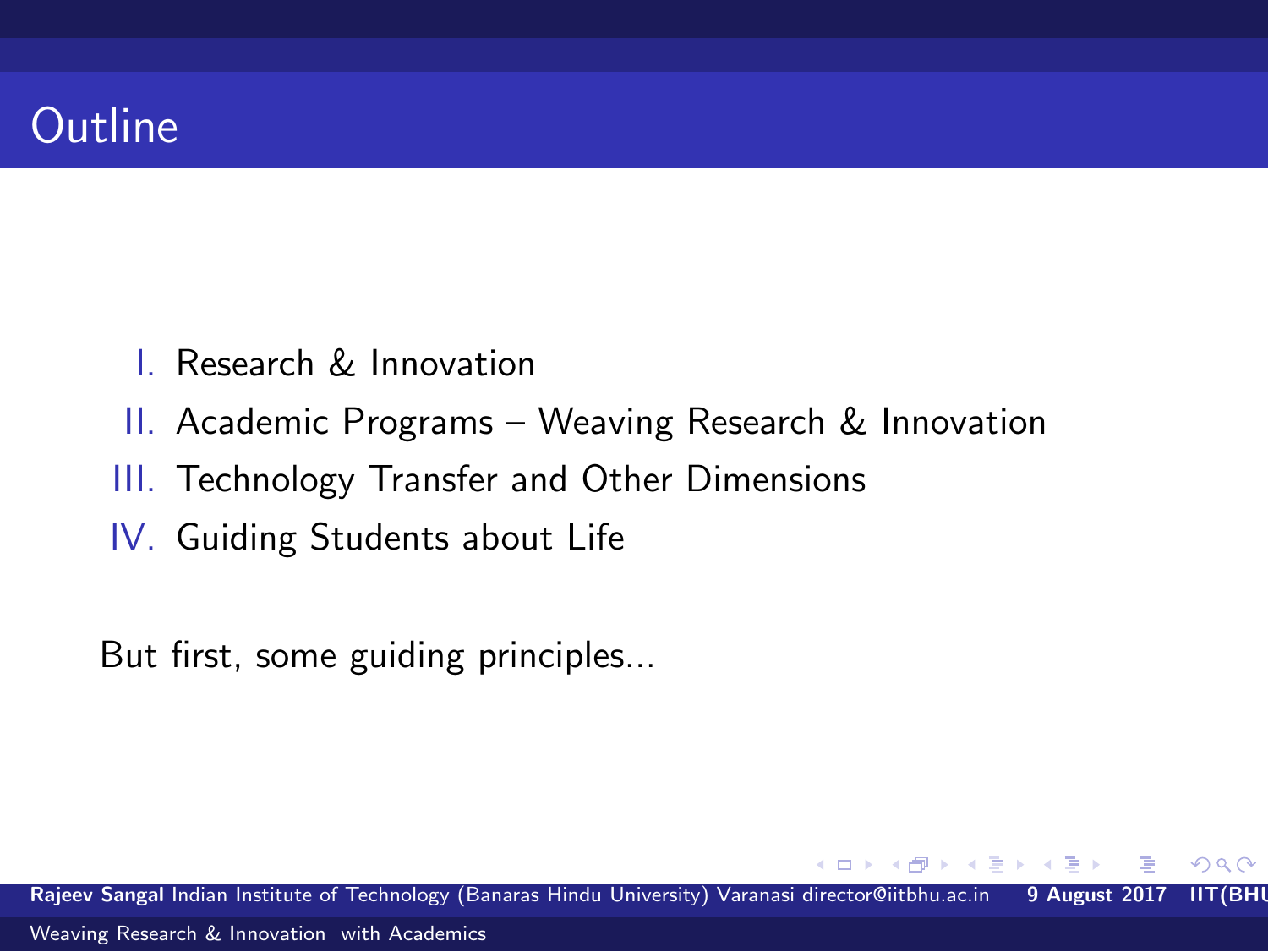Strive for excellence

- $\blacksquare$  In research, in academics, in life
- Gonnect with societal needs  $-$  to get research problems
	- $\blacksquare$  Inter-disciplinarity, trans-disciplinarity needed
- Weave research & innovation in academic programs
- **Produce holistic human beings not uni-dimensional ones**

#### *Holistic education and impactful research*

Rajeev Sangal Indian Institute of Technology (Banaras Hindu University) Varanasi director@iitbhu.ac.in 9 August 20 [Weaving Research & Innovation with Academics](#page-0-0)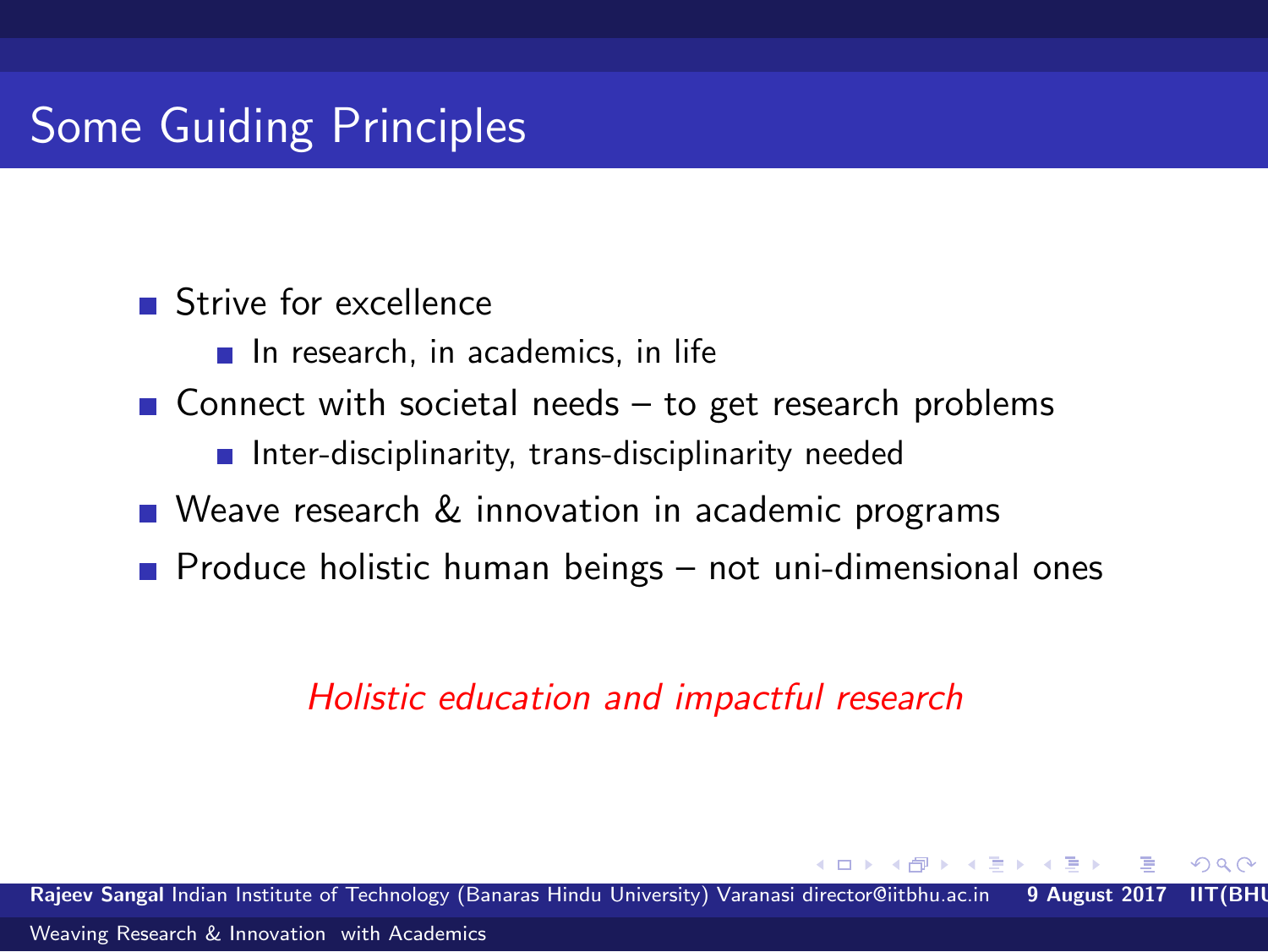## I. Research & Innovation

Rajeev Sangal Indian Institute of Technology (Banaras Hindu University) Varanasi director@iitbhu.ac.in 9 August 2017 IIT(BHI

 $\leftarrow$ 

 $\rightarrow$   $\rightarrow$   $\rightarrow$ 

 $299$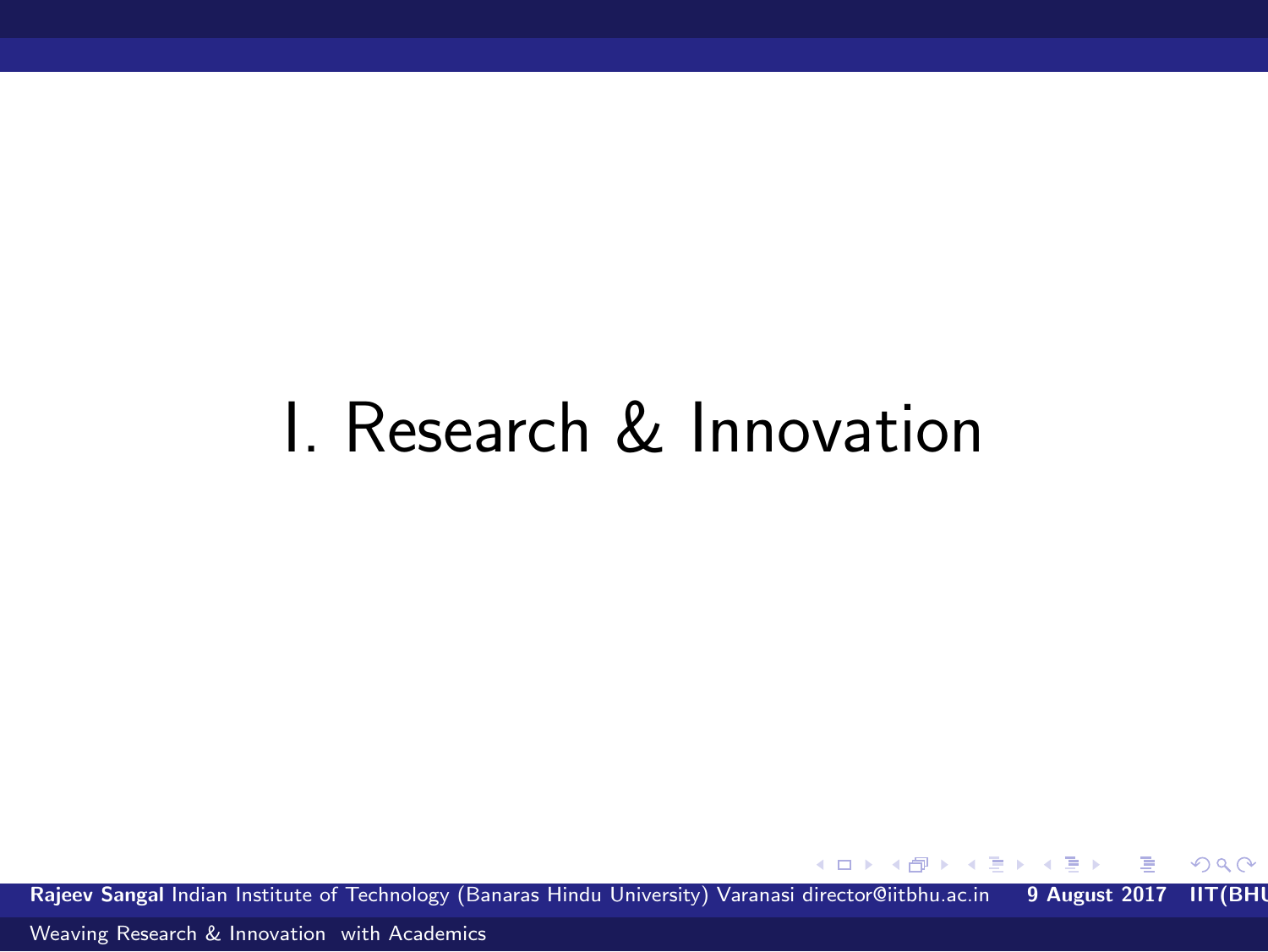Research at good Indian institutions:

- Research not connected with real life problems
- Students are good, but not exposed to project work
- Faculty even when active mostly do individual research
	- A lack of group culture, consequently
	- A lack of critical mass

*As a result, research in Indian academia makes very little impact!*

Rajeev Sangal Indian Institute of Technology (Banaras Hindu University) Varanasi director@iitbhu.ac.in [Weaving Research & Innovation with Academics](#page-0-0)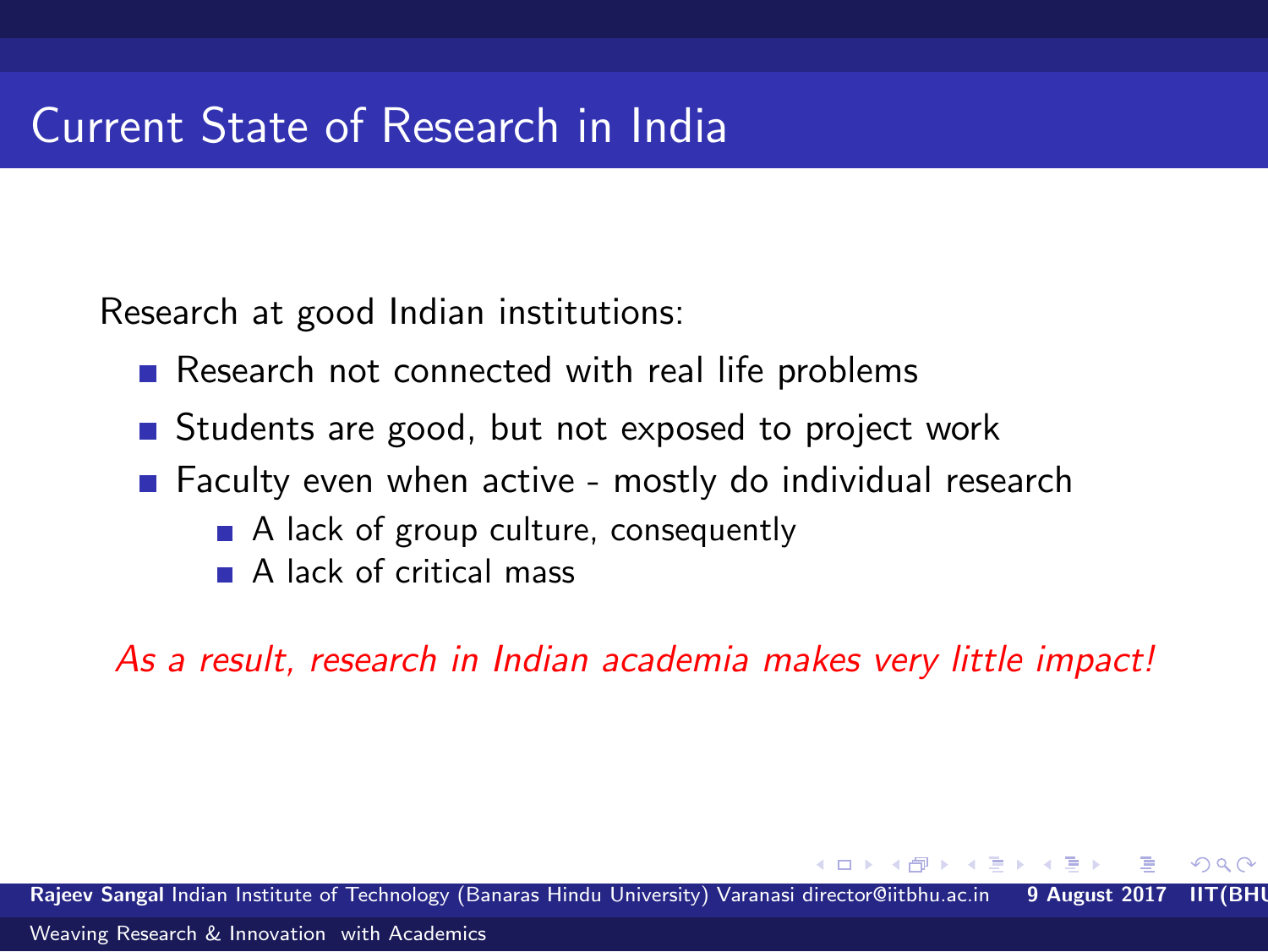Innovation: Means putting existing ideas together to build fruitful objects/products. *Watchword is: DESIGN.*

- **Notainally Very little design work in academic institutions** 
	- Left to small scale industry and artisans who build "jugaad"

*Research and innovation have to link up ultimately, to be sustainable.*

Raieev Sangal Indian Institute of Technology (Banaras Hindu University) Varanasi director@iitbhu.ac.in 9 August [Weaving Research & Innovation with Academics](#page-0-0)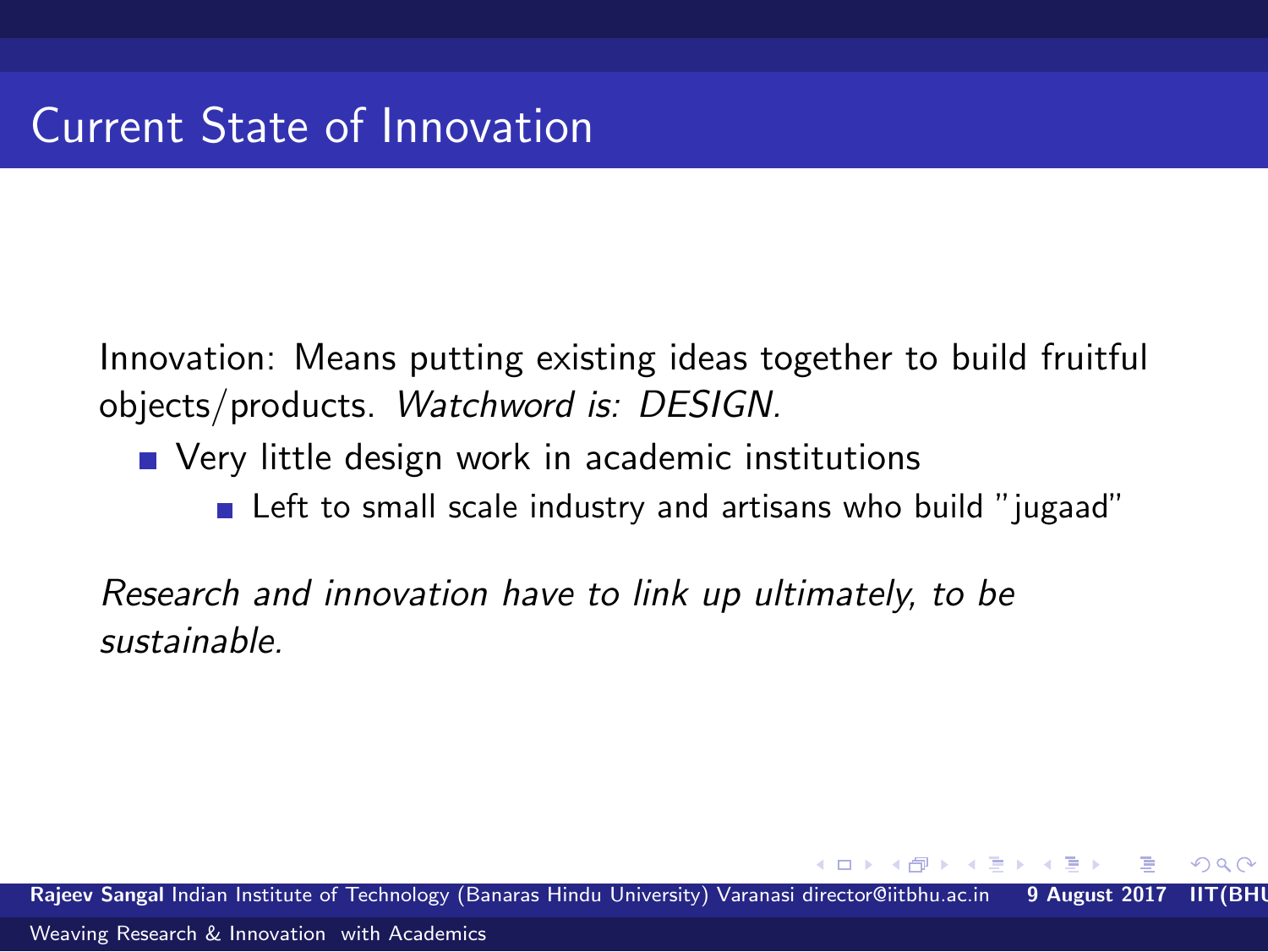Approach towards research and innovation:

- **Approach:** Choose substantial societal problems
	- Promote group work at faculty level
- *DNA:* Weave research into academic programs
	- Even the UG program should be research/innovation oriented
- *Collaboration:* with best groups in India and the world
	- Setup fruitful partnerships with relevant people, at faculty level

 $\Omega$ 

■ Complementarity in relationships

Some meta-themes, reflecting the above, follow...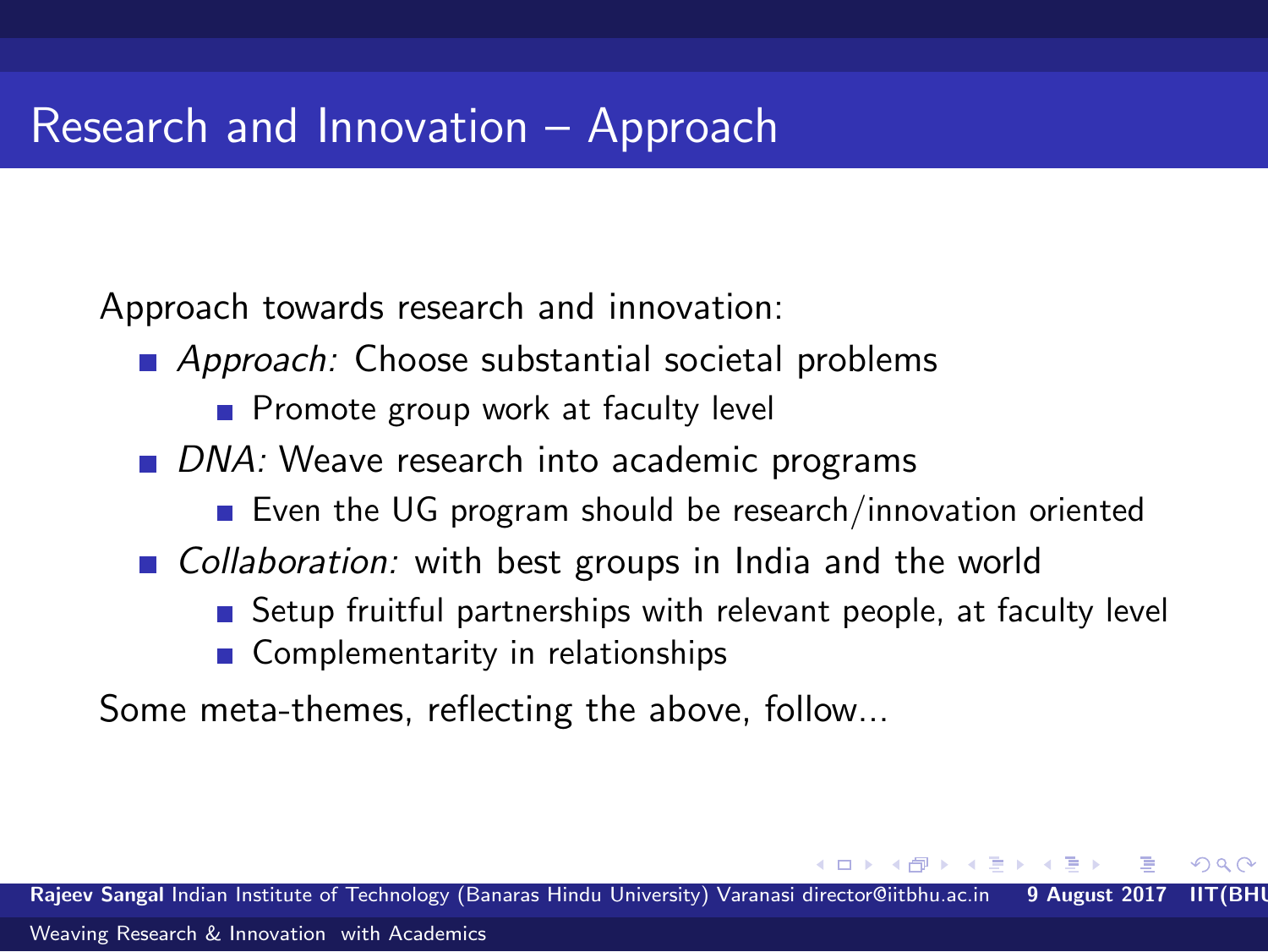#### 1. Meta-theme: Look at Problems around Us

Identify from our own environment the problems. Connect with real life

- $\blacksquare$  Real life always a hard test.
	- Forces one to think differently, and come up with creative solutions.
- **E** Academia in India has a larger role than in the West, where industry connects research with practical use
	- Academia in India has its challenges, but also opportunities!

#### *For technology to be successful, it should fit into society*

つへへ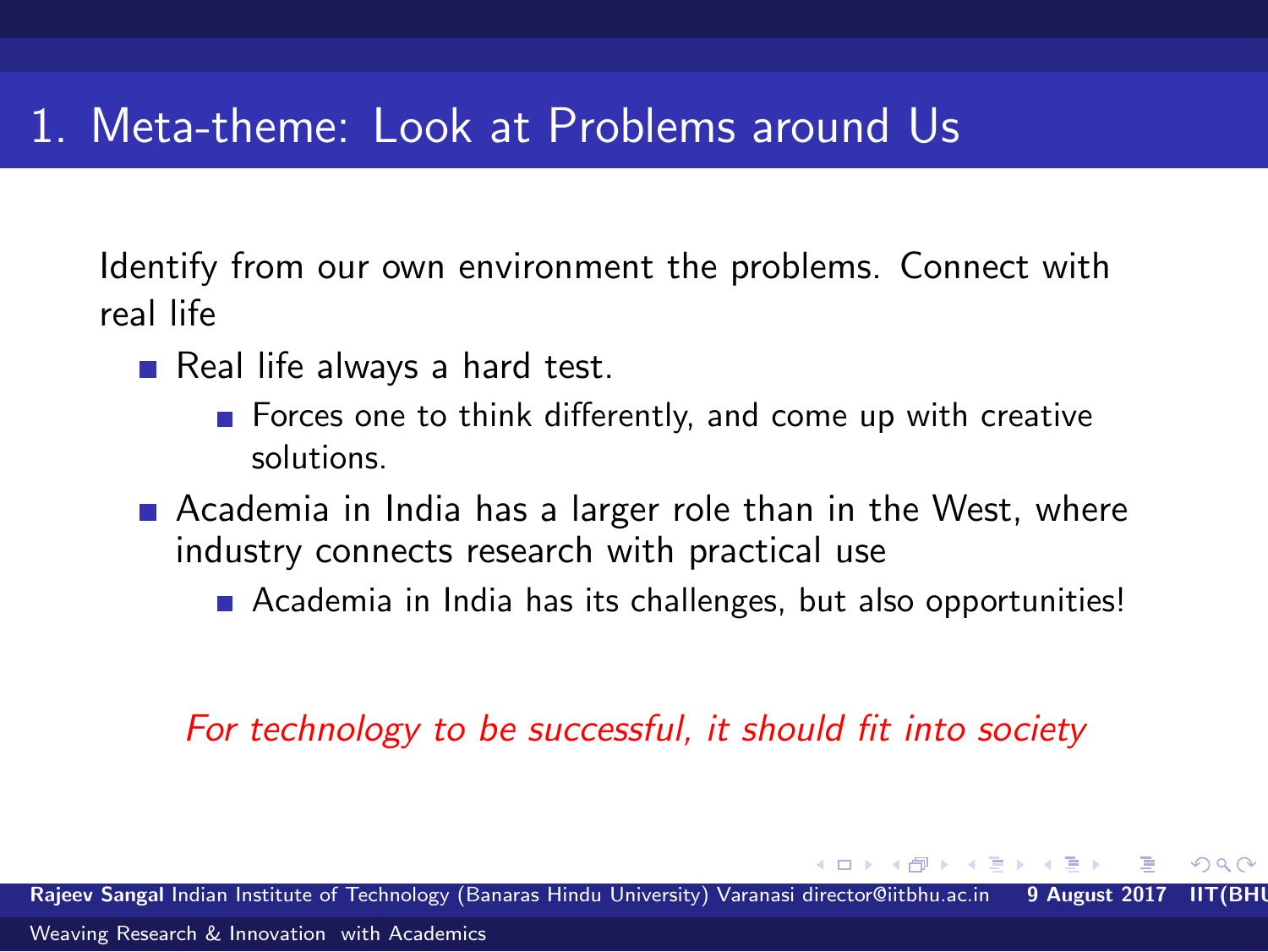### Challenges and Opportunities

- *Challenges:* Eco-system that converts research into products/objects is missing in India
	- Currently, we are building a 8-lane bridge across a river. But towards the end, 10 metres are missing. *And no way to build it!*
	- Shouldn't we build even a 1-lane bridge, which is complete
- *Opportunities:* Technology needs to be re-invented at the world level
	- *Climate change:* Greatest technological successes of the past are creating the spectre of climate change
	- *Mass use:* Reaching the bottom 80% of world population. Ultra-low cost technology needed (for our society and for the rest of the third world)

 $\Omega$ 

#### *If willing to accept the challenge, a great opportunity*

Rajeev Sangal Indian Institute of Technology (Banaras Hindu University) Varanasi director@iitbhu.ac.in 9 August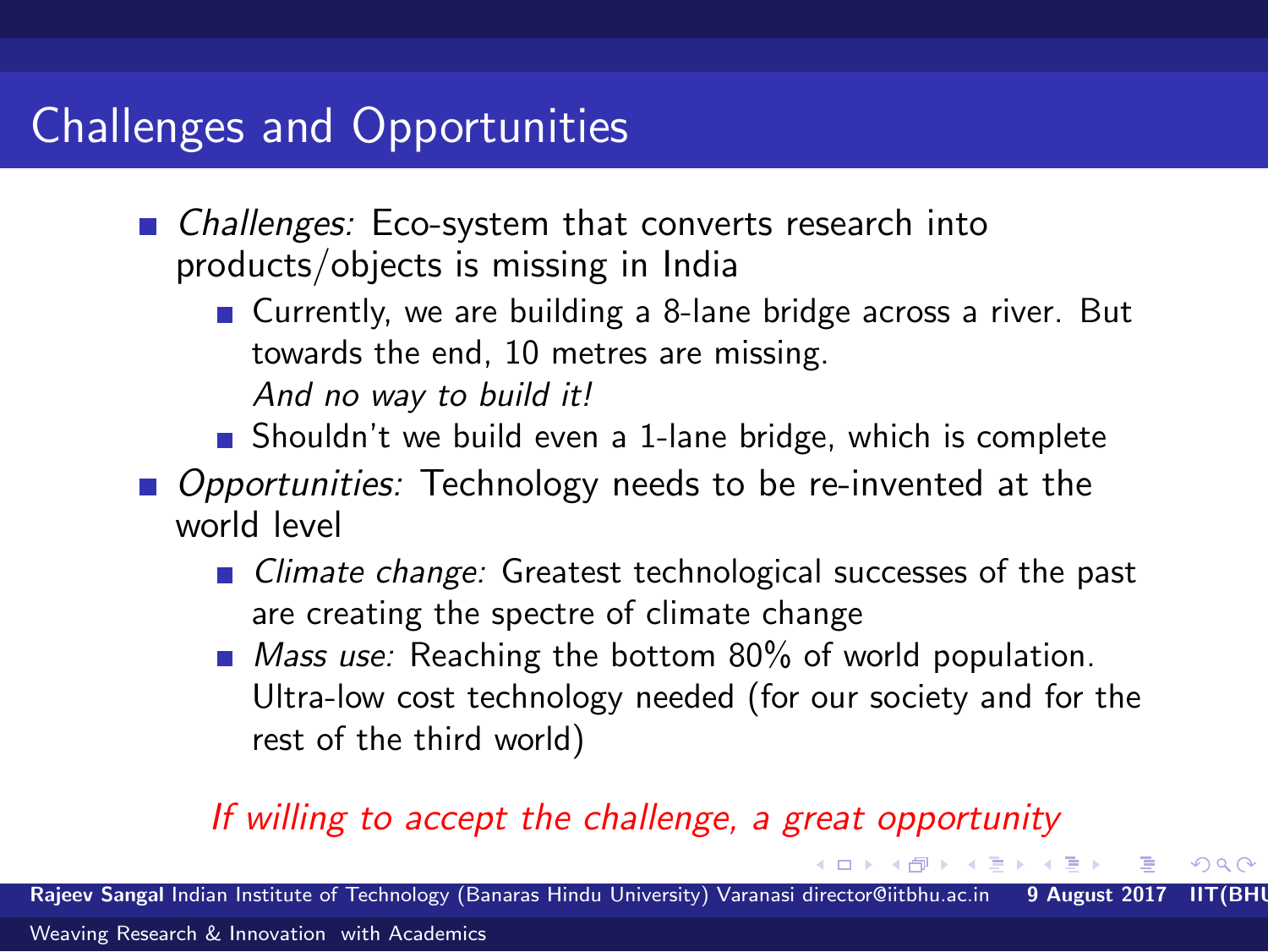### 2. Meta-theme: Recognize Our Own Strength

I Identify our own strength, and build starting from there Also be aware of our weaknesses, and try to rectify them

*Take the best from everywhere, but do not be swept away*

Rajeev Sangal Indian Institute of Technology (Banaras Hindu University) Varanasi director@iitbhu.ac.in 9 August 2017 IIT(BHU) [Weaving Research & Innovation with Academics](#page-0-0)

つへへ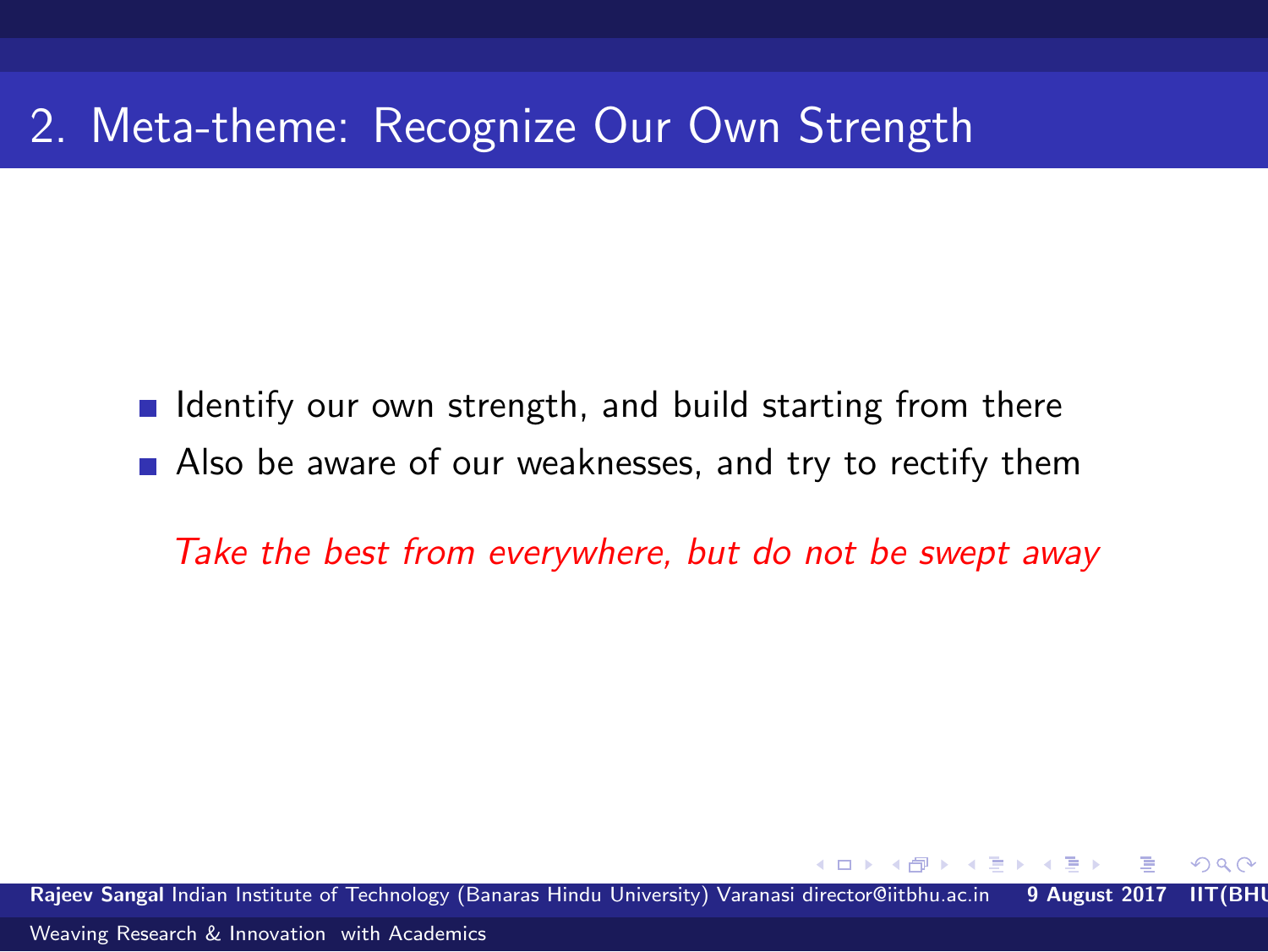### 3. Meta-theme: Connecting with Community

- Recognizing strength of community artisans, common folk
- **Working with community** 
	- Free software has shown that a large loosely-knit community of developers out performs smaller closely-knit teams of professionals

*Gandhian vision - Technology should empower people and not just make them into users or consumers*

Raieev Sangal Indian Institute of Technology (Banaras Hindu University) Varanasi director@iitbhu.ac.in 9 August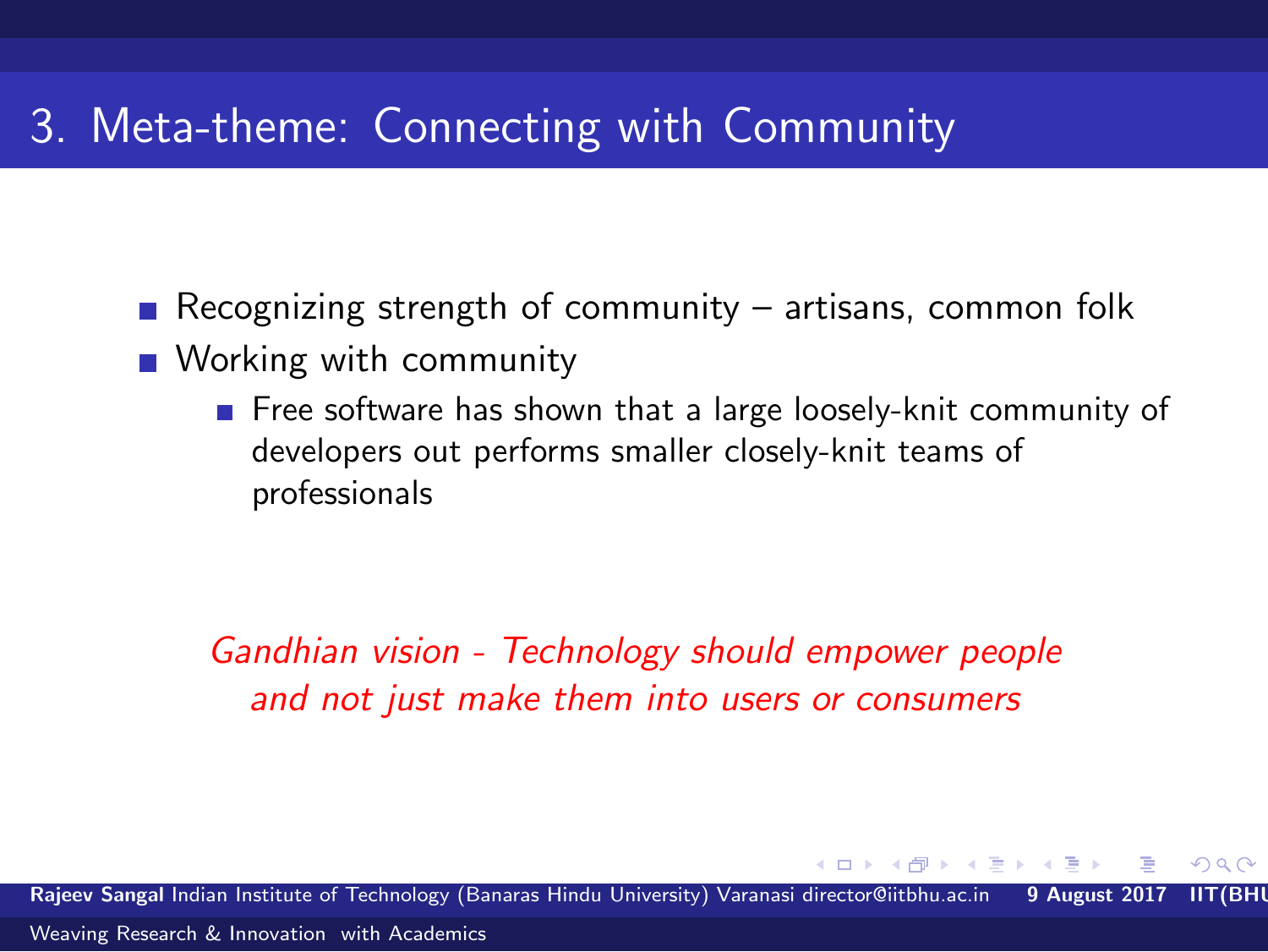### 4. Meta-theme: Team Work without Ego

- **Team work is essential**
- Set high goals: Working for common good
- **Burying differences Find common platform**

Rajeev Sangal Indian Institute of Technology (Banaras Hindu University) Varanasi director@iitbhu.ac.in 9 August 2017 IIT(BHI

**ALC: N** 

 $\Omega$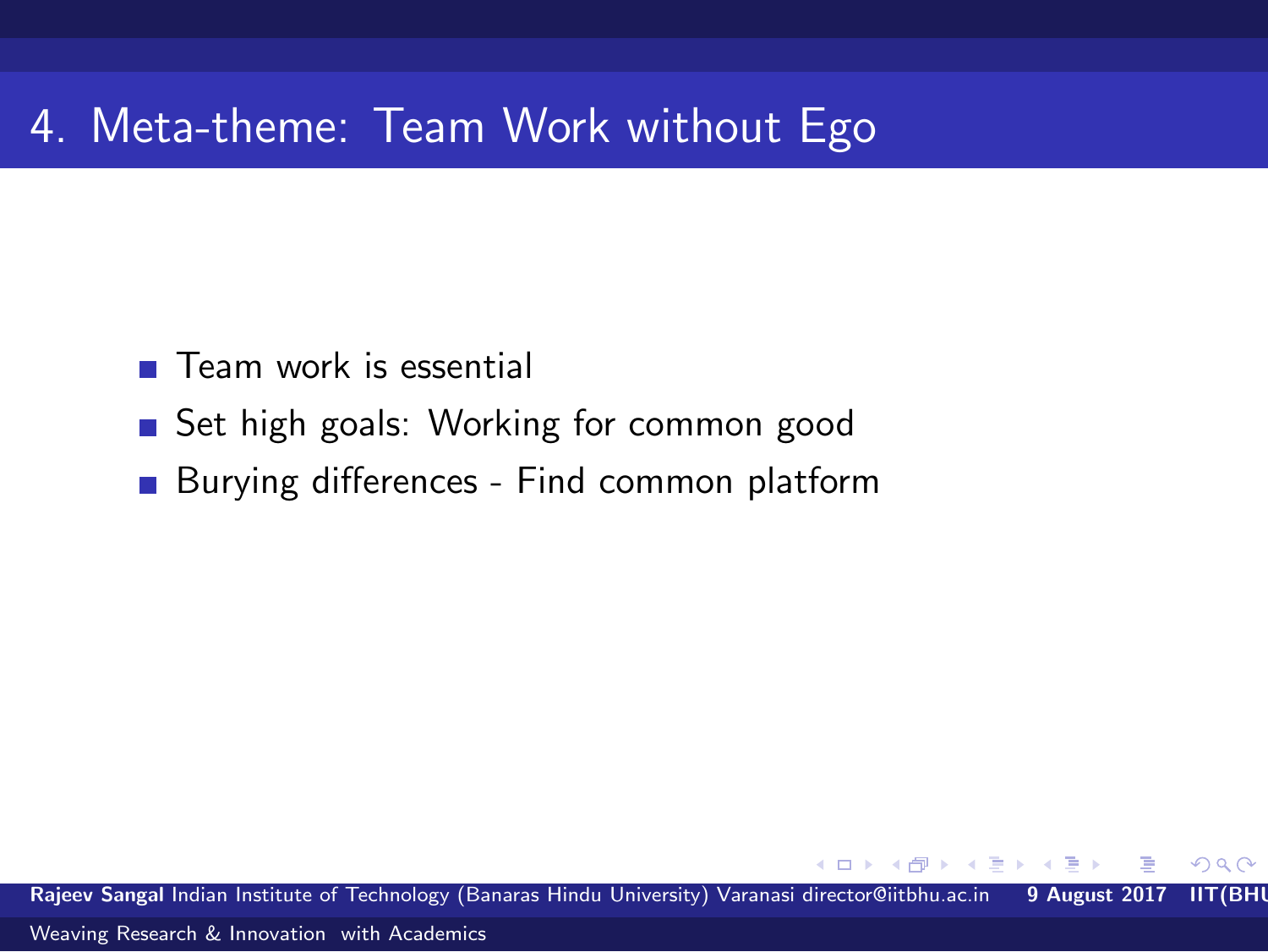#### 4. Meta-theme: Team Work without Ego

- **Team work is essential**
- Set high goals: Working for common good
- **Burying differences Find common platform**
- When team work starts, issue of *ego* comes
	- Burying ego is difficult! But high goals help

Rajeev Sangal Indian Institute of Technology (Banaras Hindu University) Varanasi director@iitbhu.ac.in 9 August 2017 IIT(BHU)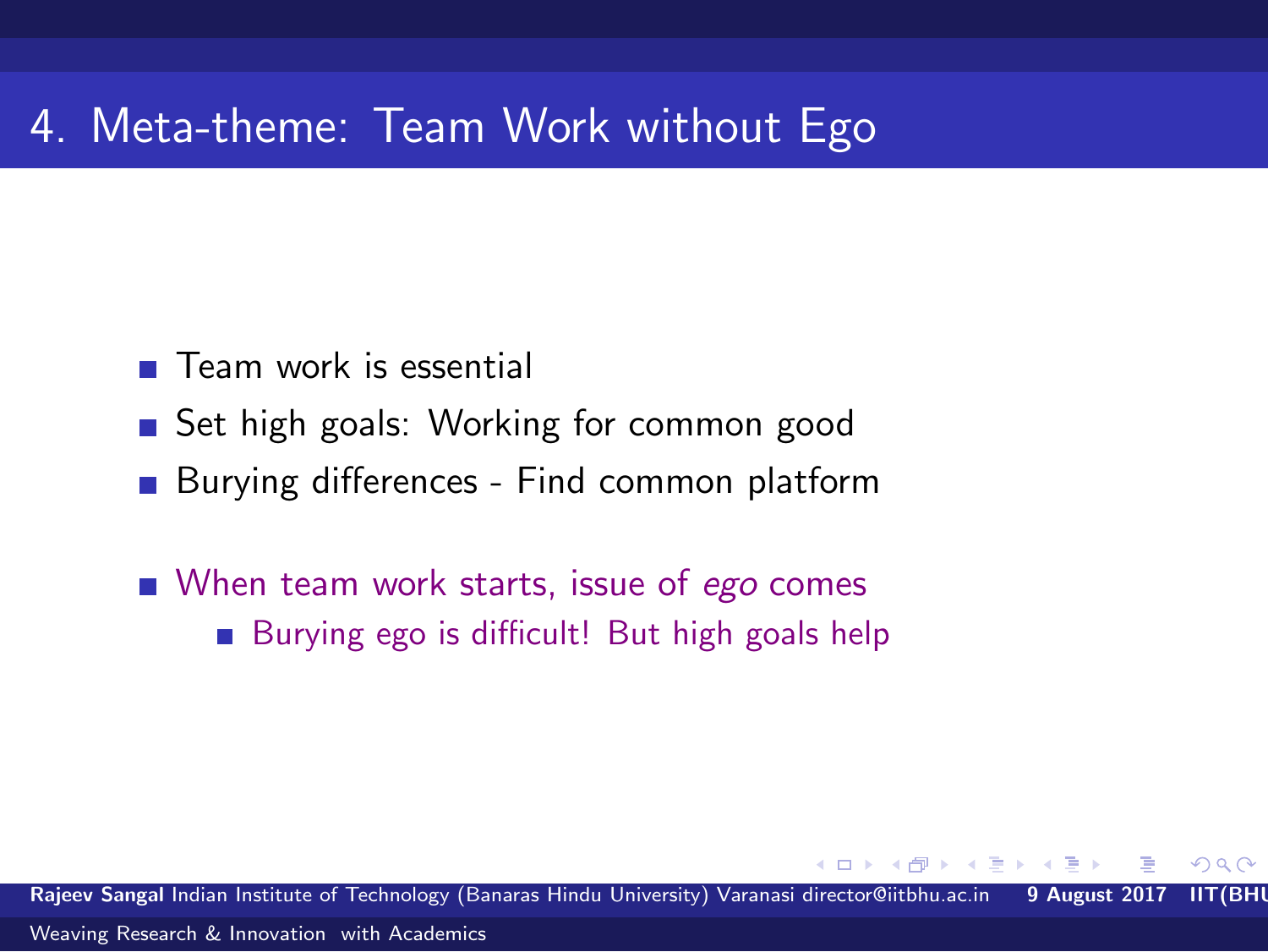# II. Academic Programs Weaving Research & Innovation

Rajeev Sangal Indian Institute of Technology (Banaras Hindu University) Varanasi director@iitbhu.ac.in 9 August 2017 IIT(BHI

<span id="page-14-0"></span> $\Omega$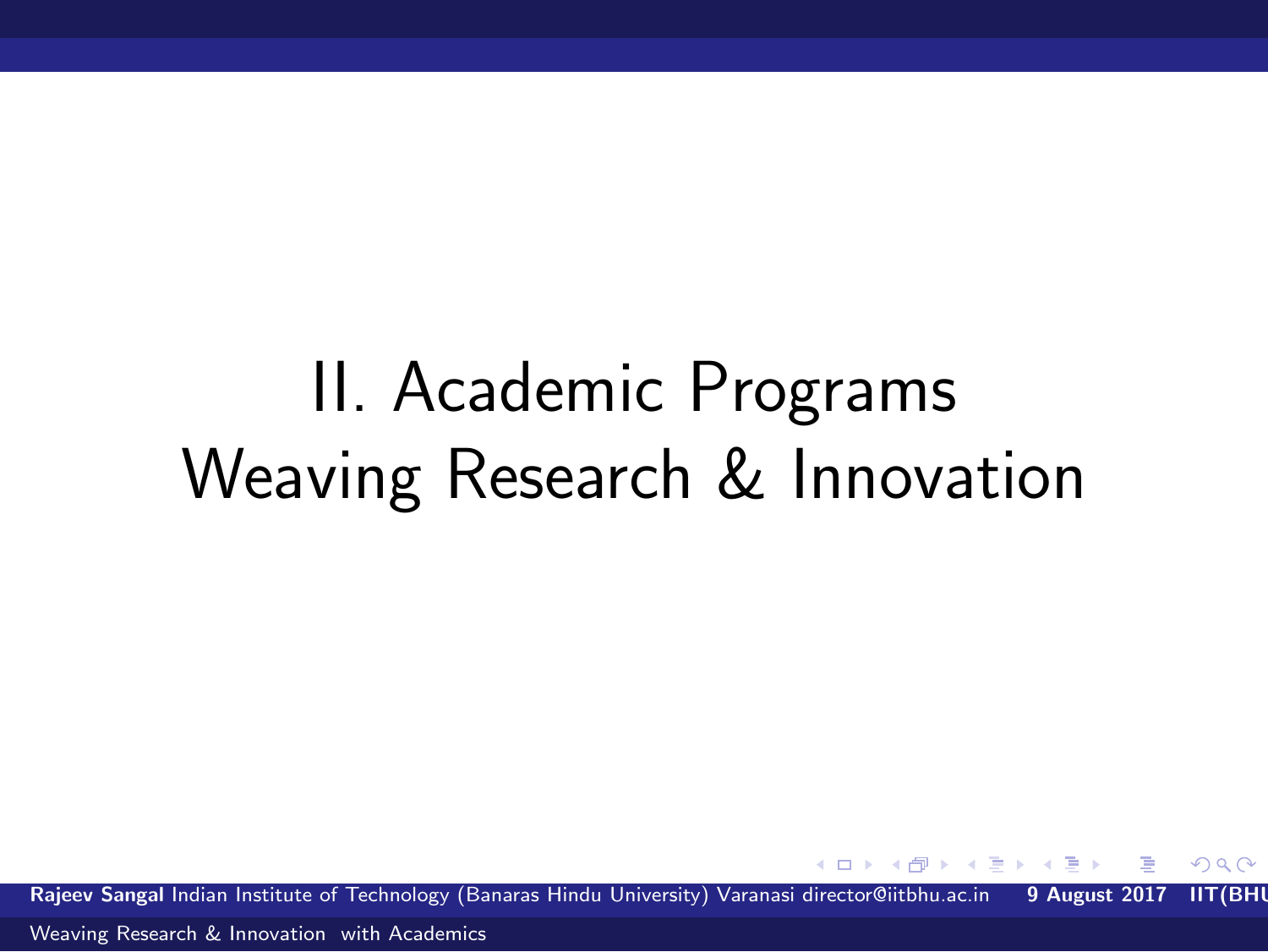Inspire the students to join research or innovation projects !

Rajeev Sangal Indian Institute of Technology (Banaras Hindu University) Varanasi director@iitbhu.ac.in 9 August 2017 IIT(BHI

<span id="page-15-0"></span> $\Omega$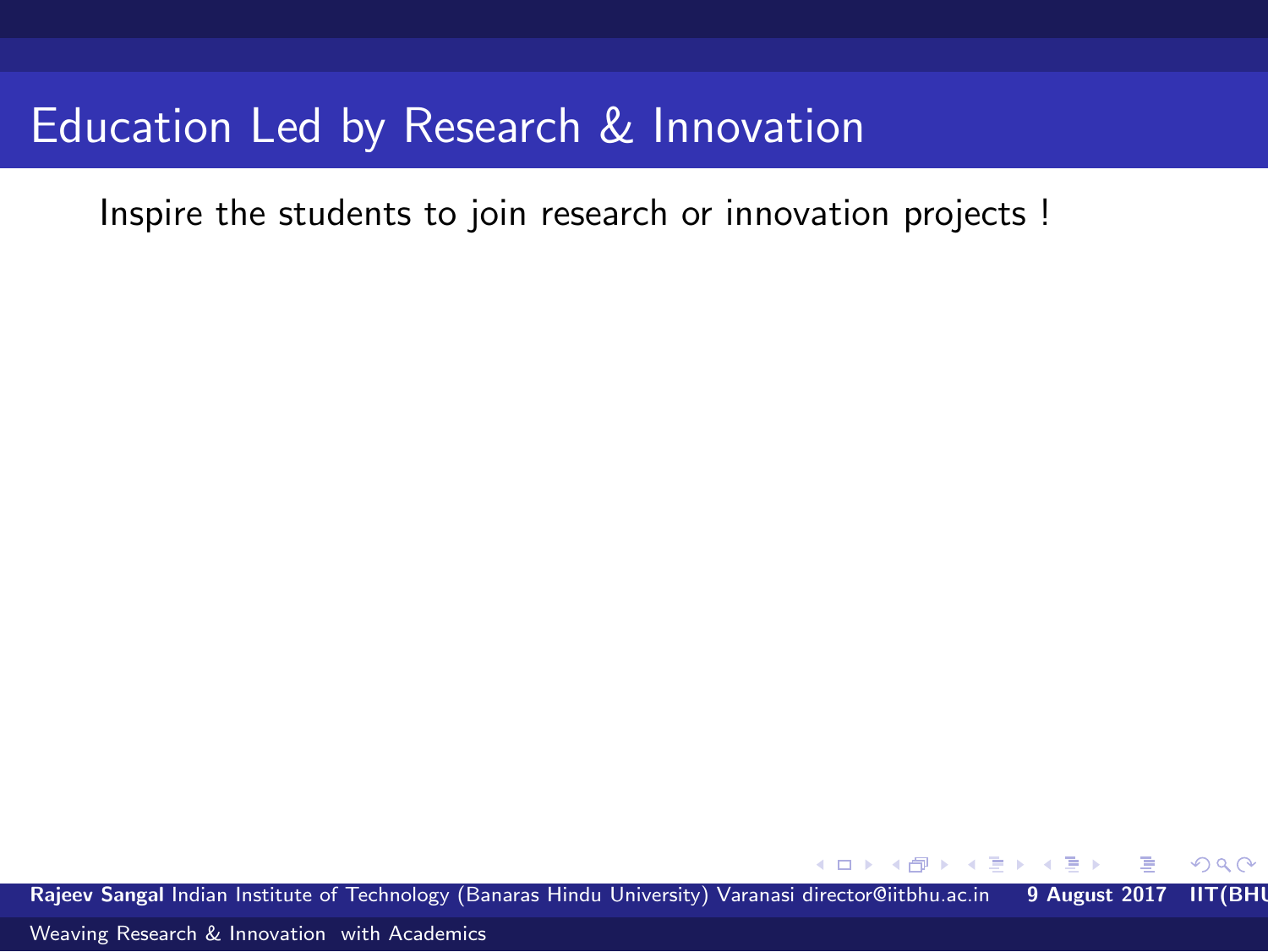Inspire the students to join research or innovation projects ! If a student asks (even though he may be only in 1st year of UG):

■ Can I build a harvestor at one tenth the power, and one twentieth the cost

Raieev Sangal Indian Institute of Technology (Banaras Hindu University) Varanasi director@iitbhu.ac.in 9 August 20

റെ ര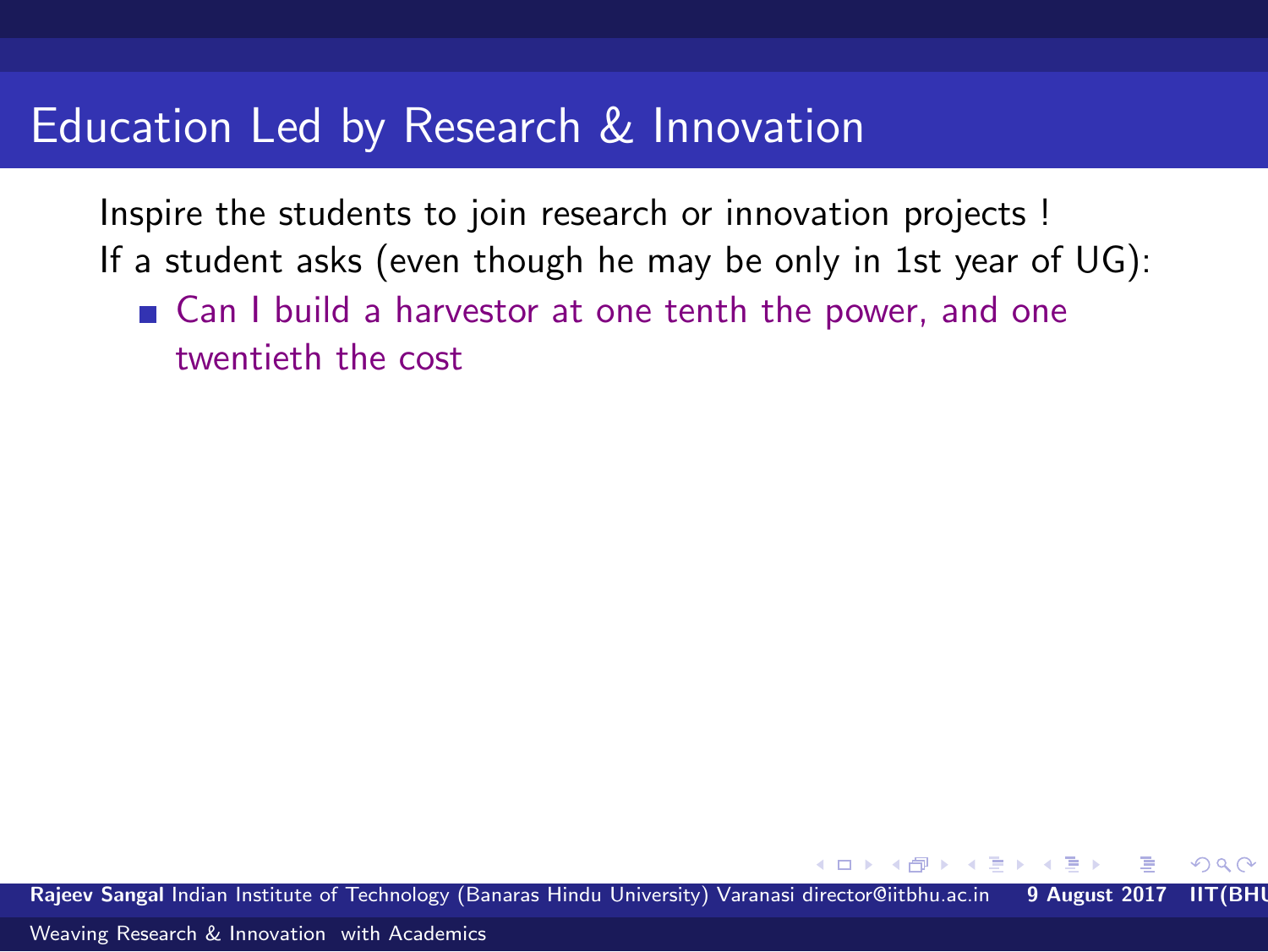Inspire the students to join research or innovation projects ! If a student asks (even though he may be only in 1st year of UG):

- Can I build a harvestor at one tenth the power, and one twentieth the cost
- or a geo mapping system based on sensor networks
- or a targetted pollution measuring device for known hazards, but extremely low cost

Rajeev Sangal Indian Institute of Technology (Banaras Hindu University) Varanasi director@iitbhu.ac.in

റെ ര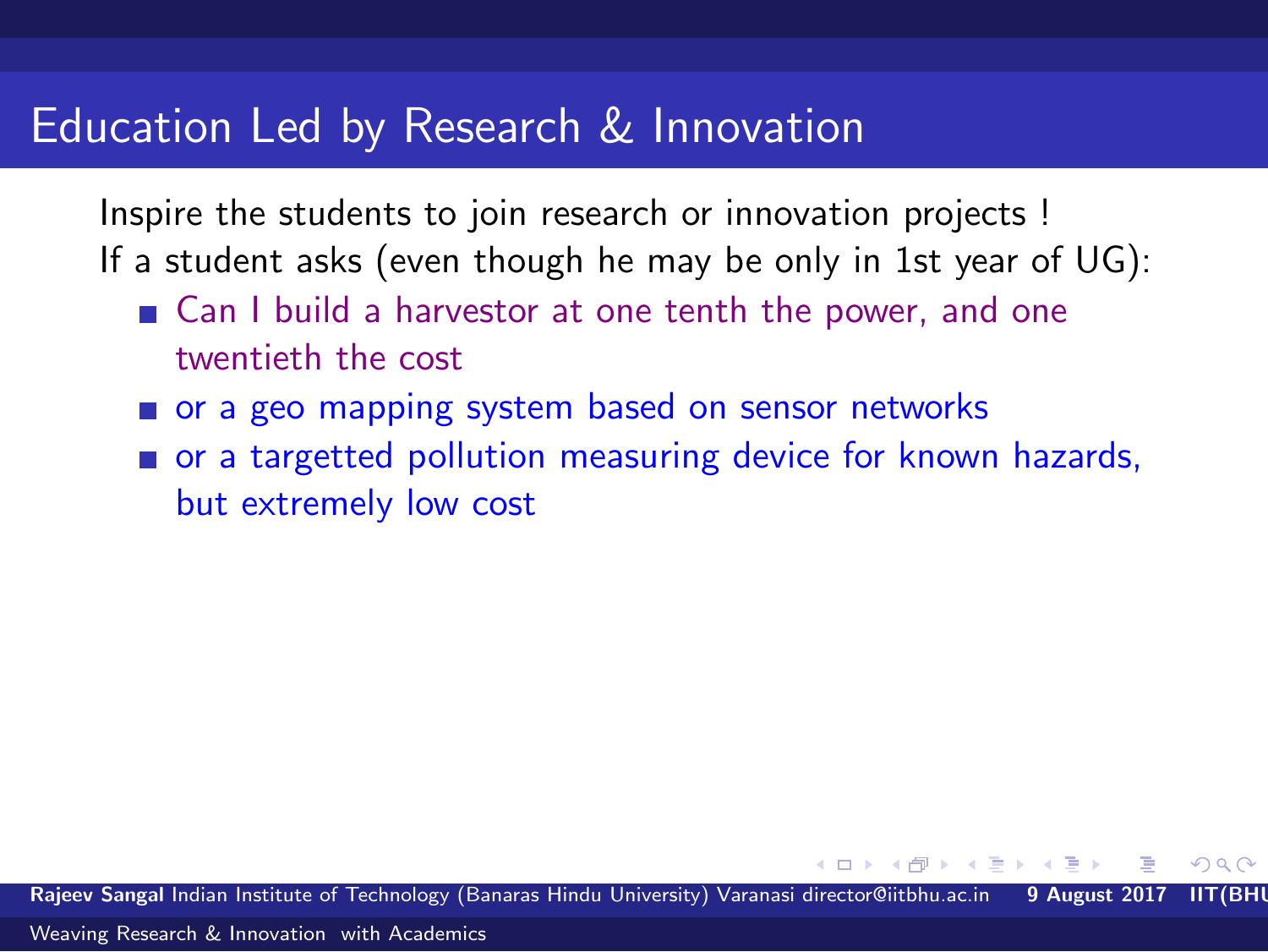Inspire the students to join research or innovation projects ! If a student asks (even though he may be only in 1st year of UG):

- Can I build a harvestor at one tenth the power, and one twentieth the cost
- or a geo mapping system based on sensor networks
- or a targetted pollution measuring device for known hazards, but extremely low cost
- or a village electric power network including a gasifier, electric generation, and distribution
- or a computer that interacts in human language,
- Or predicting that possibly a drug molecule would have certain properties

Rajeev Sangal Indian Institute of Technology (Banaras Hindu University) Varanasi director@iitbhu.ac.in [Weaving Research & Innovation with Academics](#page-0-0)

<span id="page-18-0"></span>9 D D D D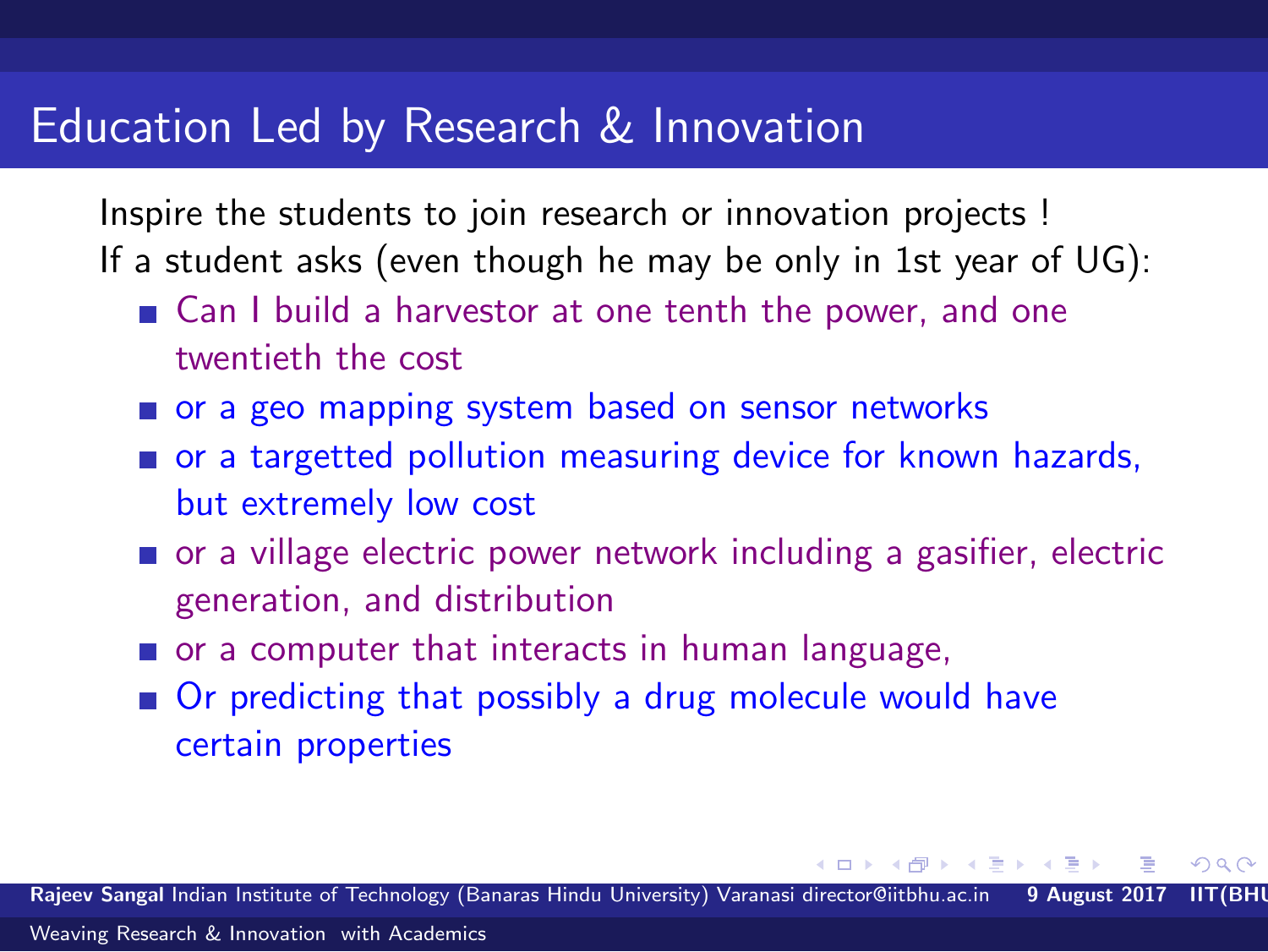Inspire the students to join research or innovation projects ! If a student asks (even though he may be only in 1st year of UG):

- Can I build a harvestor at one tenth the power, and one twentieth the cost
- or a geo mapping system based on sensor networks
- or a targetted pollution measuring device for known hazards, but extremely low cost
- or a village electric power network including a gasifier, electric generation, and distribution
- or a computer that interacts in human language,
- Or predicting that possibly a drug molecule would have certain properties

We should be able to answer:

<span id="page-19-0"></span>■ Yes you can (if we have the expertise i[n t](#page-18-0)h[e](#page-19-0) [a](#page-14-0)[r](#page-15-0)e[a](#page-20-0)[\)!](#page-0-0)

Raieev Sangal Indian Institute of Technology (Banaras Hindu University) Varanasi director@iitbhu.ac.in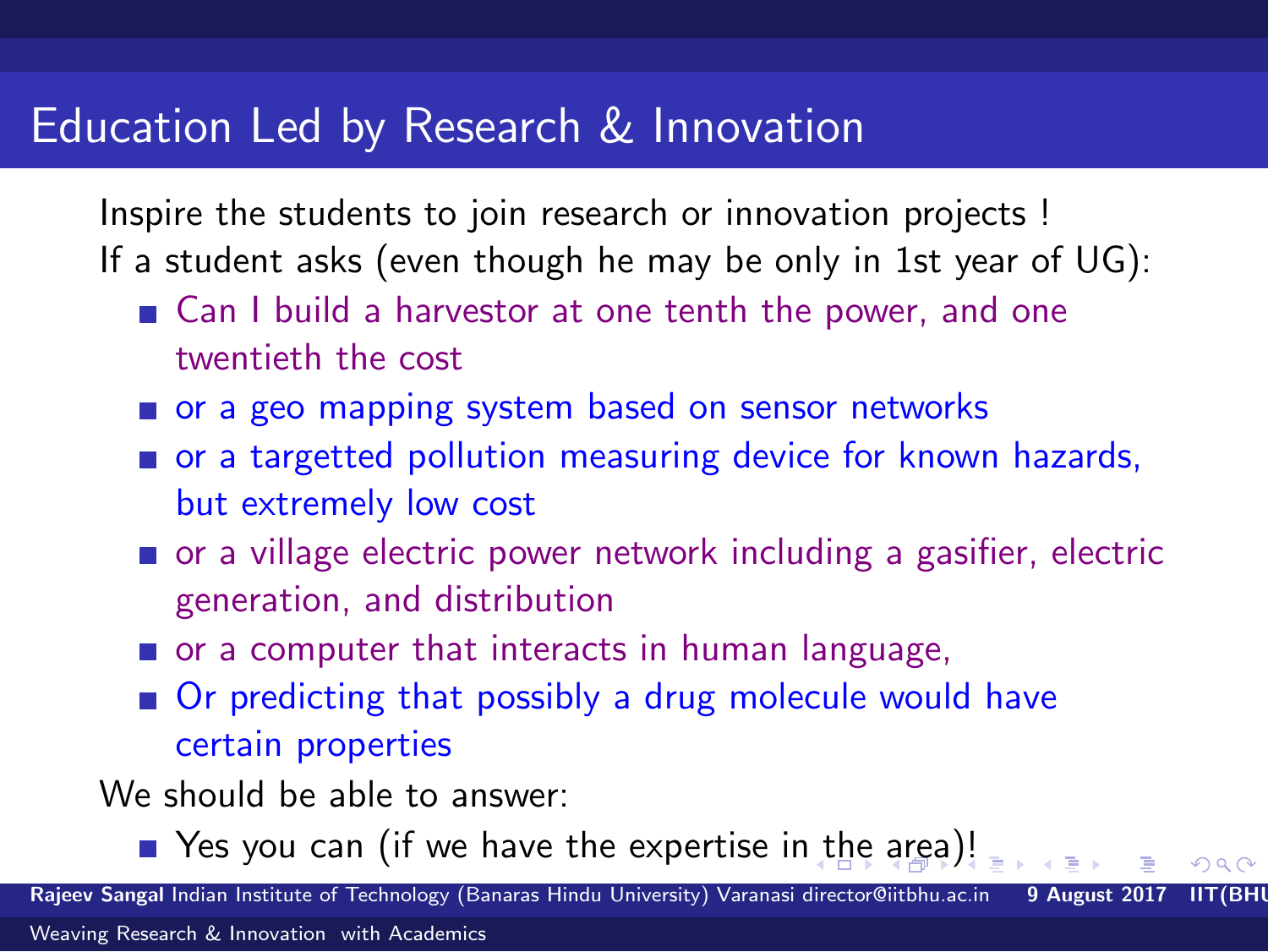Approach towards Curriculum

If he/she further asks when do I start?

Rajeev Sangal Indian Institute of Technology (Banaras Hindu University) Varanasi director@iitbhu.ac.in 9 August 2017 IIT(BHI

<span id="page-20-0"></span>つへへ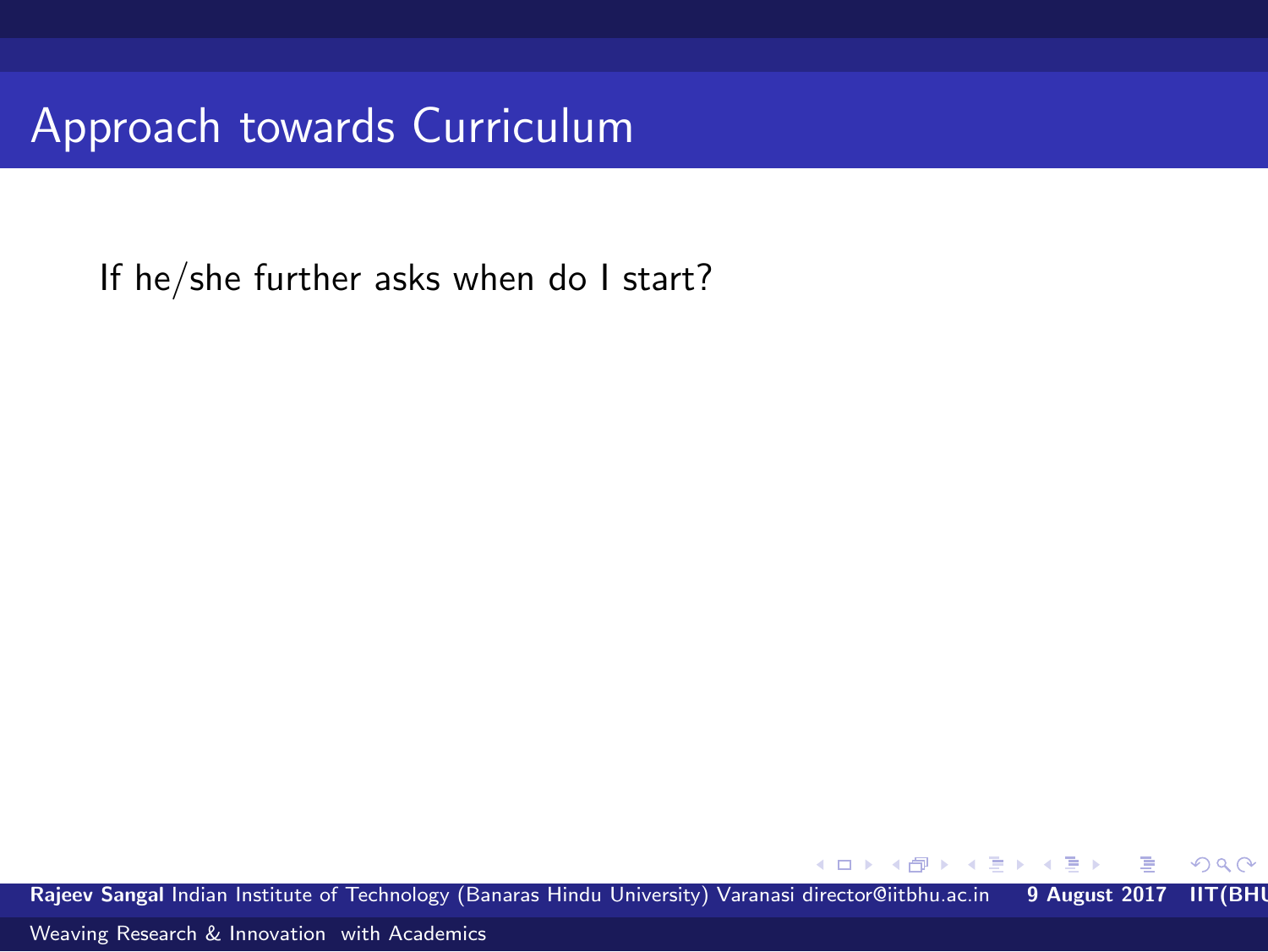If he/she further asks when do I start? We should be able to answer: Now. (Not an easy answer to follow up!)

Rajeev Sangal Indian Institute of Technology (Banaras Hindu University) Varanasi director@iitbhu.ac.in 9 August 2017 IIT(BHI

 $\Omega$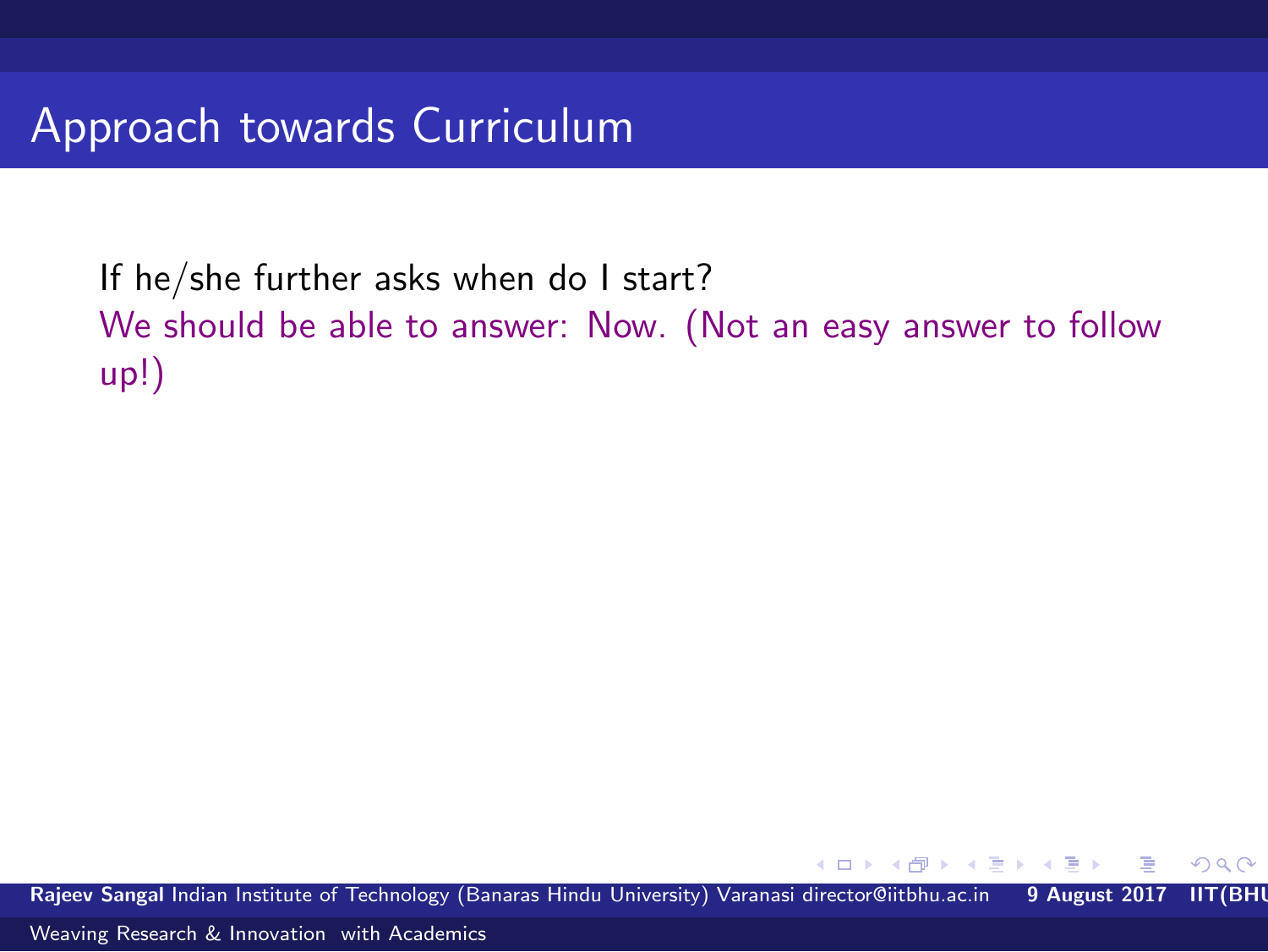If he/she further asks when do I start?

We should be able to answer: Now. (Not an easy answer to follow up!)

 $\blacksquare$  To hook the students to projects at an early stage.

- $\blacksquare$  Have independent projects in the curriculum with academic credits,
- But the courses should also come to the aid of the projects!
- Curriculum should not only permit students to pursue projects, but aid them through supportive course work
	- Choice based flexible curriculum becomes a necessity!
	- $\blacksquare$  It is the enabling power of such a curriculum

Rajeev Sangal Indian Institute of Technology (Banaras Hindu University) Varanasi director@iitbhu.ac.in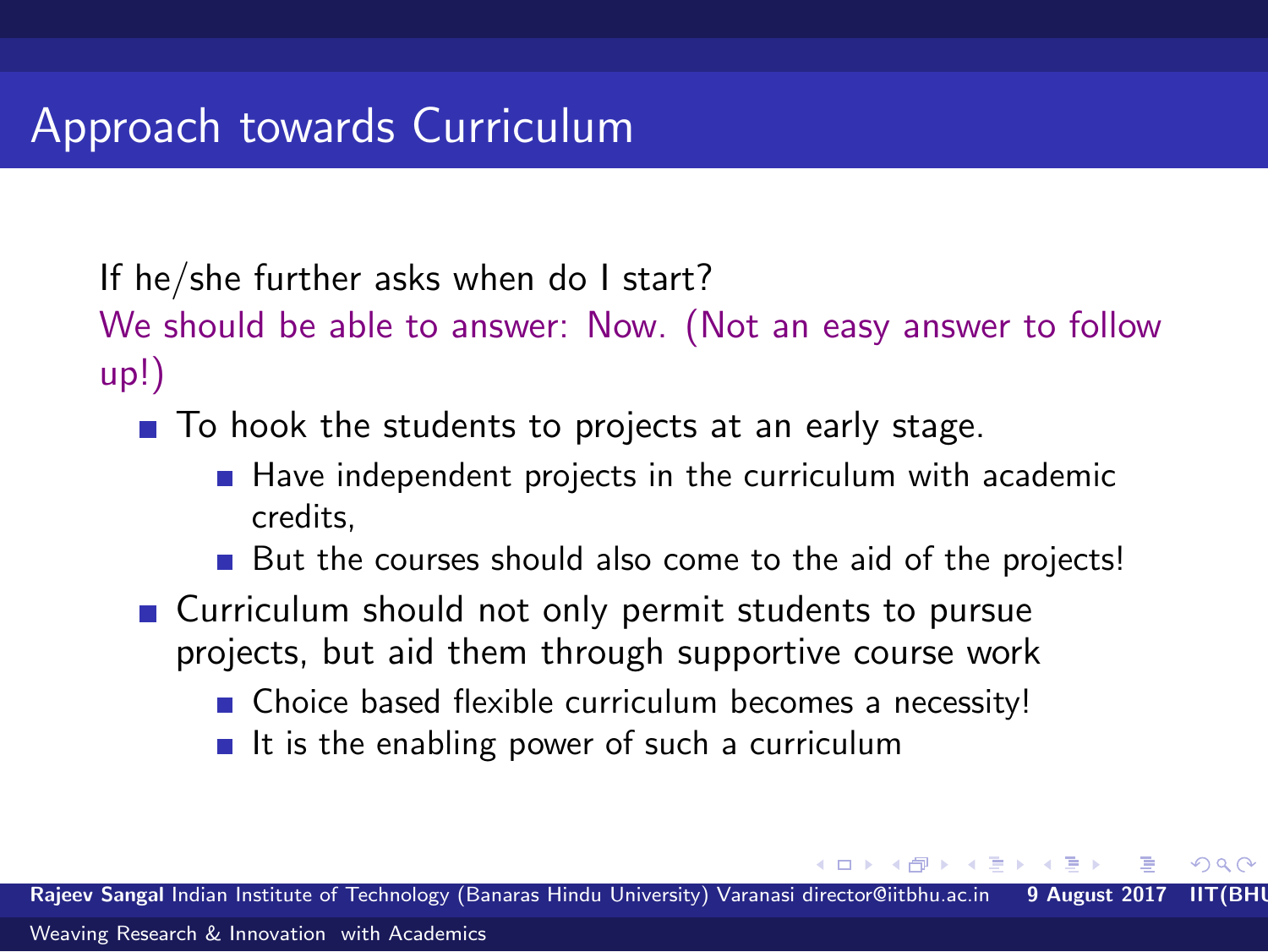### Curricular Requirements

In undergraduate engineering curriculum, there are:

- Core disciplinary courses
- Courses in Science & Engg.
- Courses in Humanities & Social Sc.
- **Plus also have research and design projects**

Rajeev Sangal Indian Institute of Technology (Banaras Hindu University) Varanasi director@iitbhu.ac.in 9 August 2017 IIT(BHU)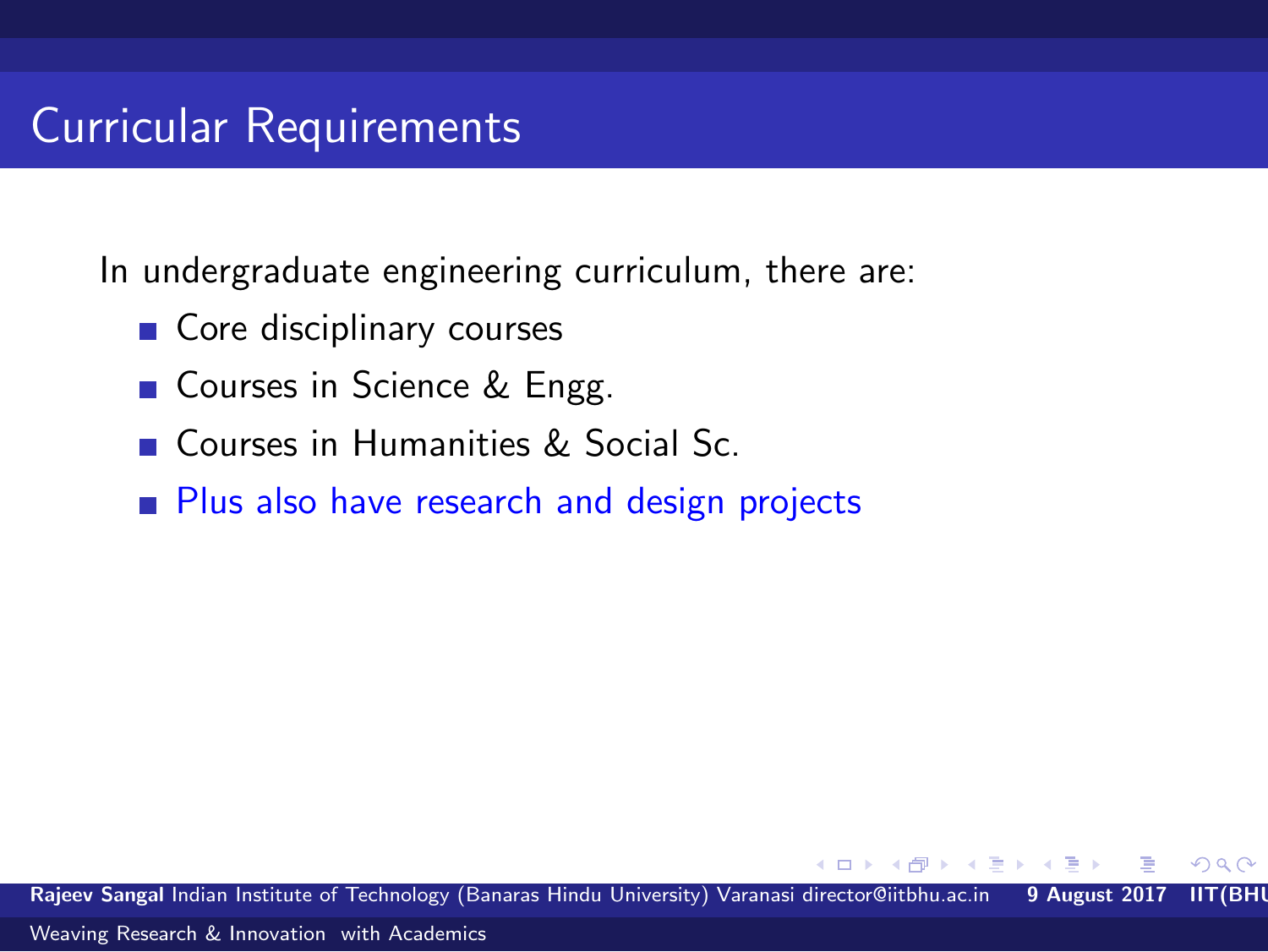#### Curricular Requirements

In undergraduate engineering curriculum, there are:

- Core disciplinary courses
- Courses in Science & Engg.
- Courses in Humanities & Social Sc.
- **Plus also have research and design projects**
- But the courses have pre-requisite chains as well! What about them?

Rajeev Sangal Indian Institute of Technology (Banaras Hindu University) Varanasi director@iitbhu.ac.in 9 August 20 [Weaving Research & Innovation with Academics](#page-0-0)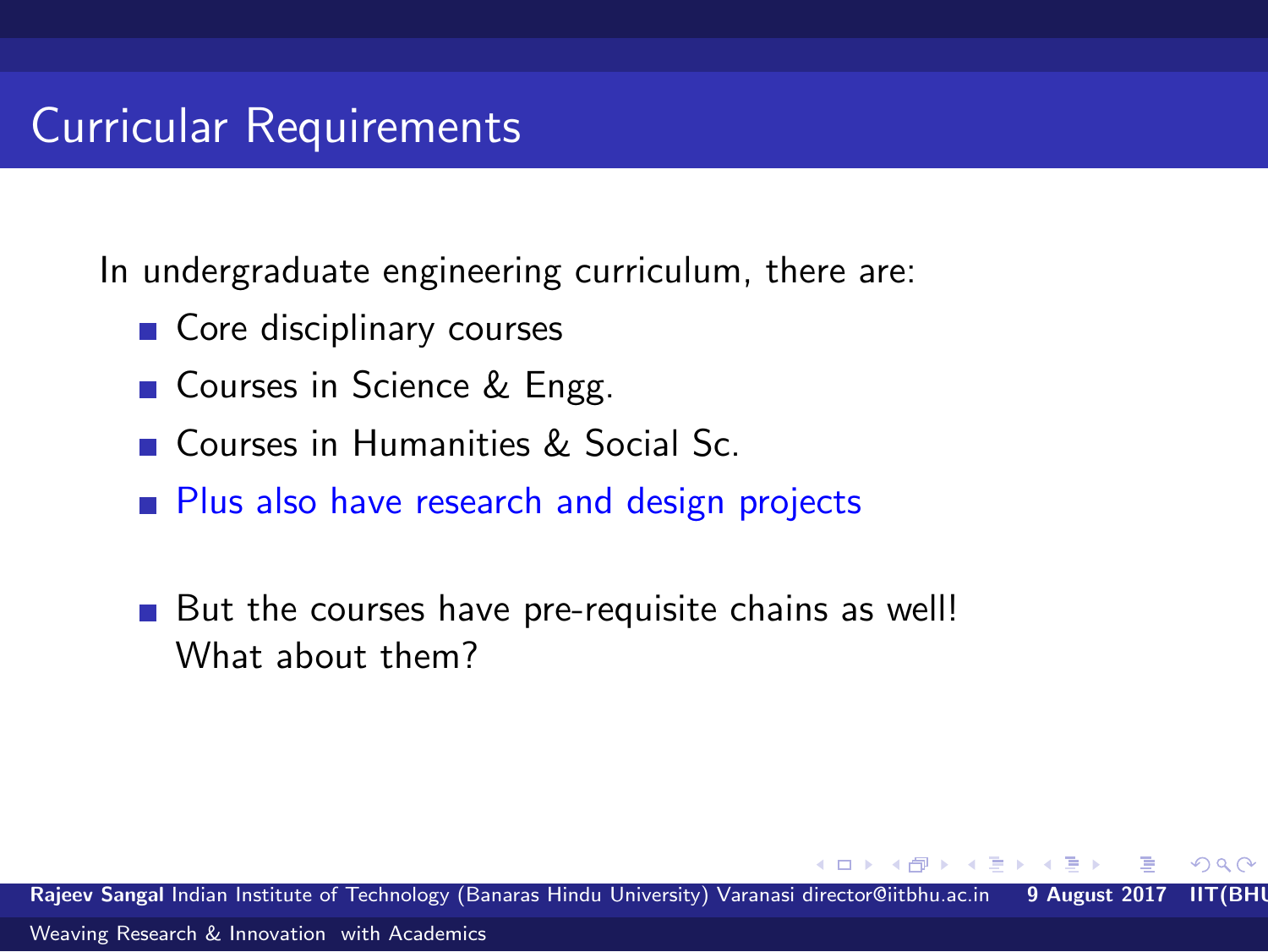#### Curricular Requirements

In undergraduate engineering curriculum, there are:

- Core disciplinary courses
- Courses in Science & Engg.
- Courses in Humanities & Social Sc.
- **Plus also have research and design projects**
- But the courses have pre-requisite chains as well! What about them?
- Curriculum design is not easy, but can assure you that it is doable. And in fact has been done!

Rajeev Sangal Indian Institute of Technology (Banaras Hindu University) Varanasi director@iitbhu.ac.in 9 August [Weaving Research & Innovation with Academics](#page-0-0)

റെ ര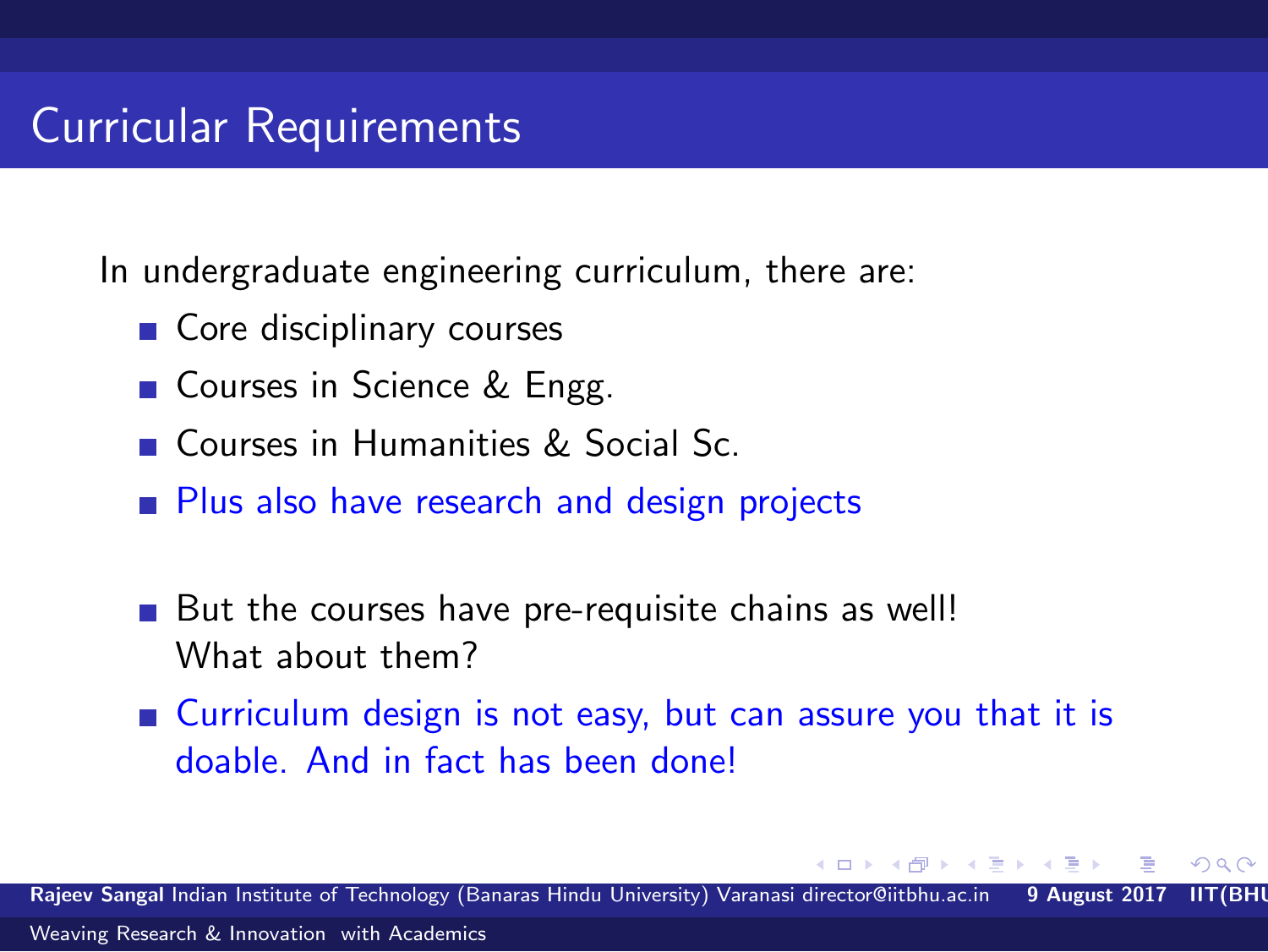Get students into subjects; breadth comes slowly

Rajeev Sangal Indian Institute of Technology (Banaras Hindu University) Varanasi director@iitbhu.ac.in 9 August 2017 IIT(BHI

 $\leftarrow$ 

E.

 $298$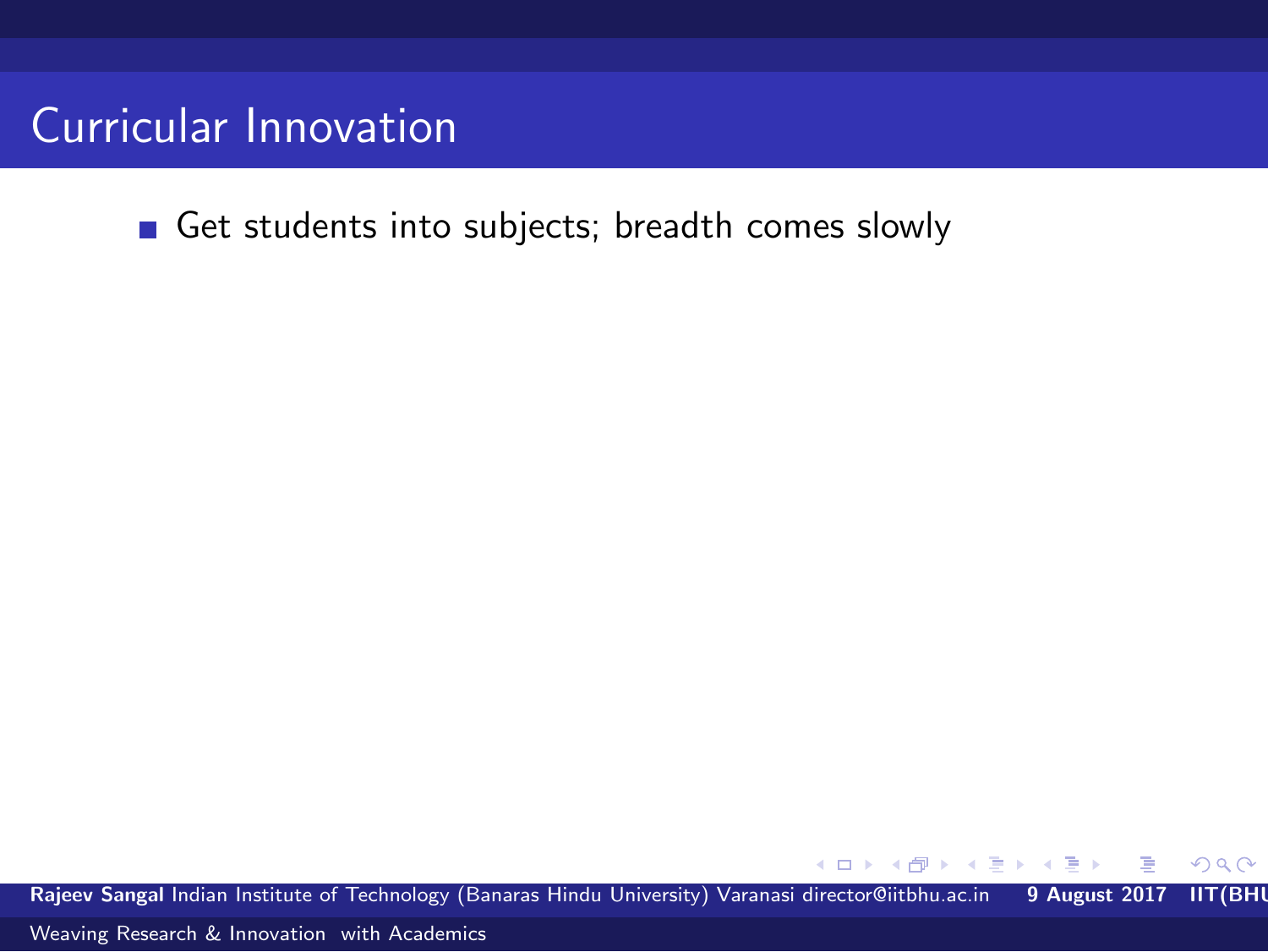- Get students into subjects; breadth comes slowly
- $\blacksquare$  Impart skills early for the thrill of creating. For example: Exploratory projects start as early as 3rd semester **Principle-based courses come at their pace**

Rajeev Sangal Indian Institute of Technology (Banaras Hindu University) Varanasi director@iitbhu.ac.in 9 August 2017 IIT(BHU)

 $\Omega$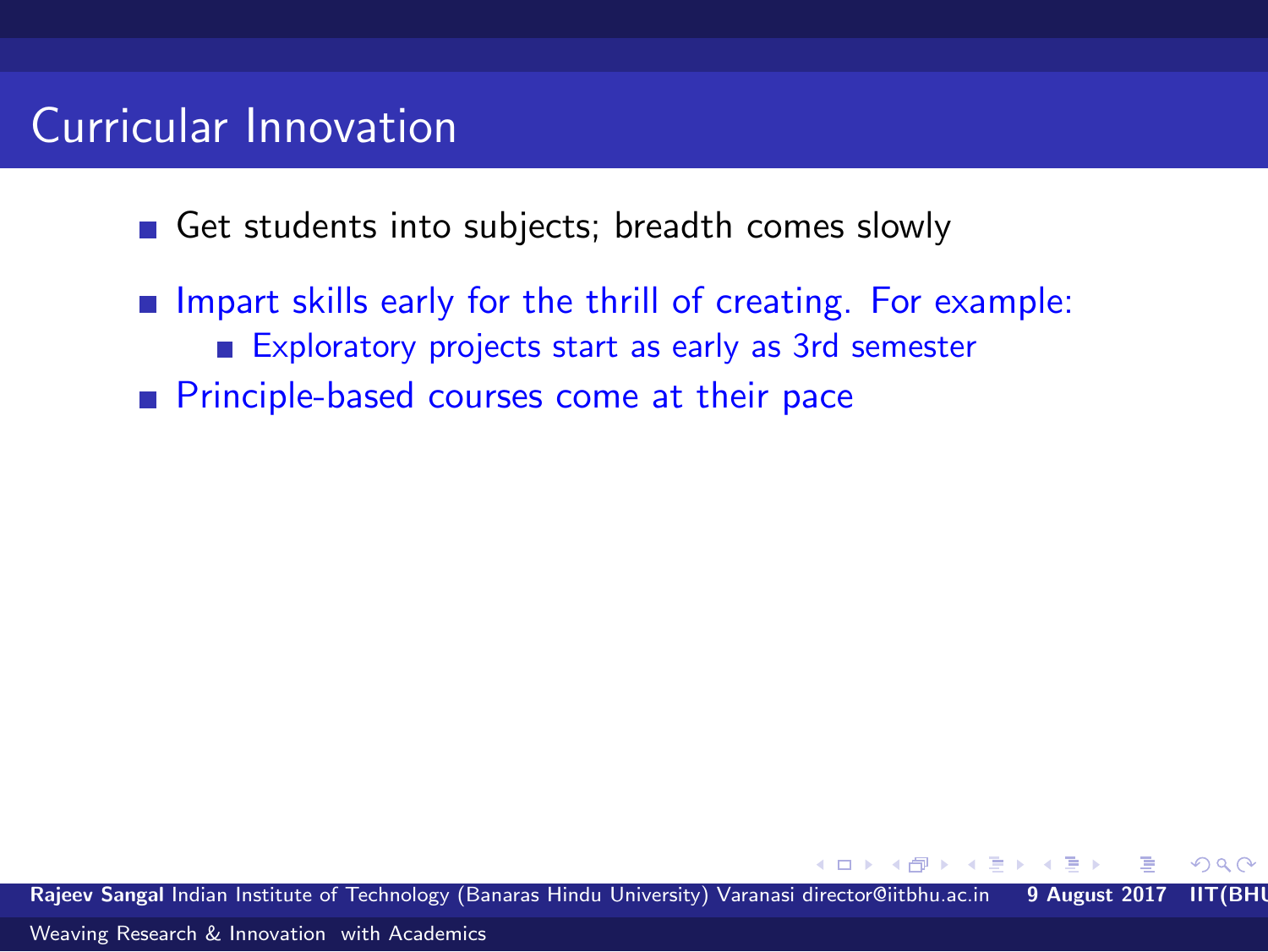- Get students into subjects; breadth comes slowly
- $\blacksquare$  Impart skills early for the thrill of creating. For example: Exploratory projects start as early as 3rd semester
- **Principle-based courses come at their pace**
- We also have 4-year B Tech (Honours) program to specialize in a stream, e.g.,
	- Serious projects start from 5th semester onwards
	- Such students can follow a project in a sustained manner

Rajeev Sangal Indian Institute of Technology (Banaras Hindu University) Varanasi director@iitbhu.ac.in 9 August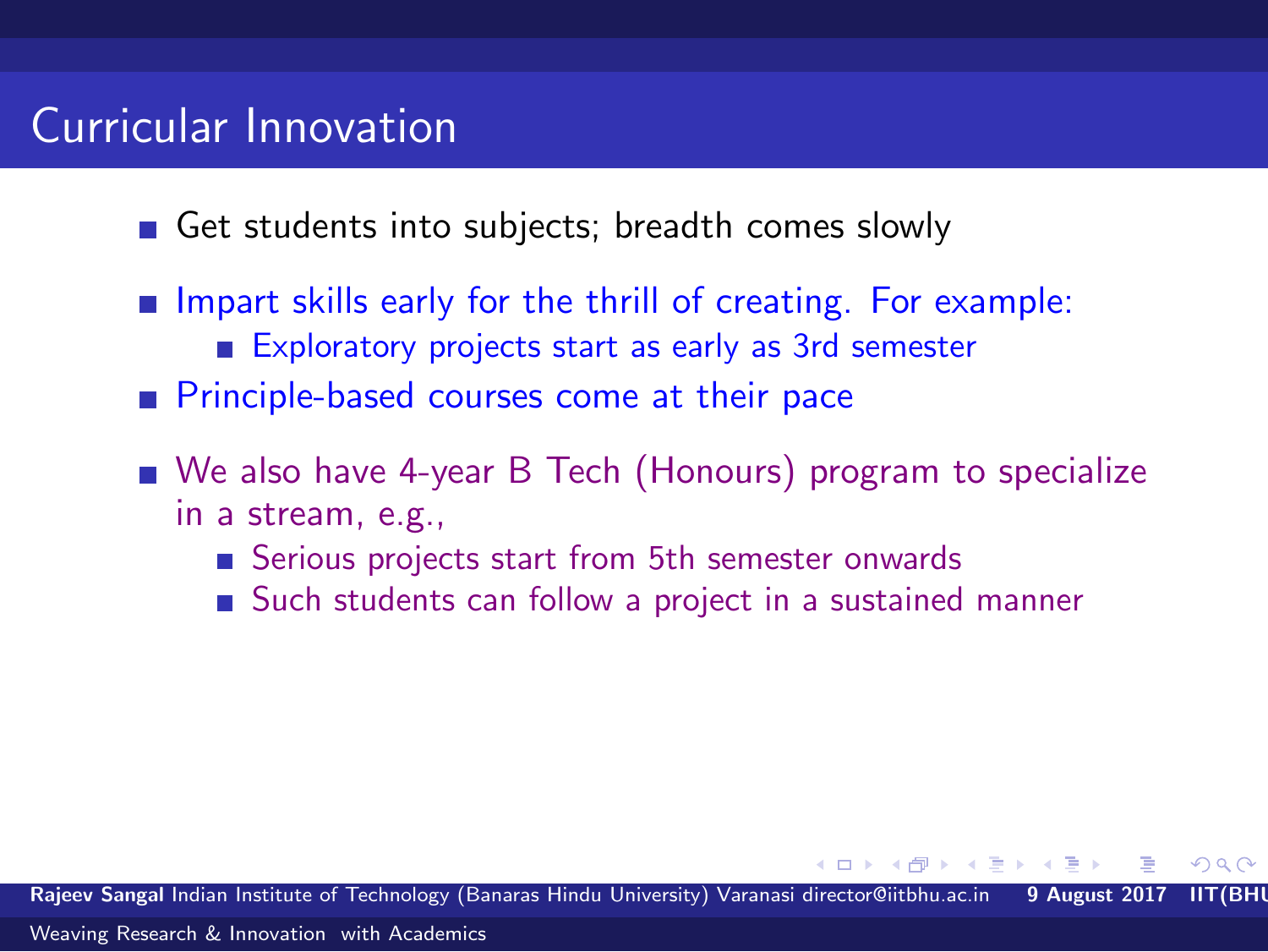- Get students into subjects; breadth comes slowly
- $\blacksquare$  Impart skills early for the thrill of creating. For example: Exploratory projects start as early as 3rd semester
- **Principle-based courses come at their pace**
- We also have 4-year B Tech (Honours) program to specialize in a stream, e.g.,
	- Serious projects start from 5th semester onwards
	- Such students can follow a project in a sustained manner
- 5-year IDD program can become a superset of B Tech (Honours) program to carry the research momentum further

*Above is the concept of Layered Learning – practice-theory- practice*

Rajeev Sangal Indian Institute of Technology (Banaras Hindu University) Varanasi director@iitbhu.ac.in 9 August

 $AB + AB +$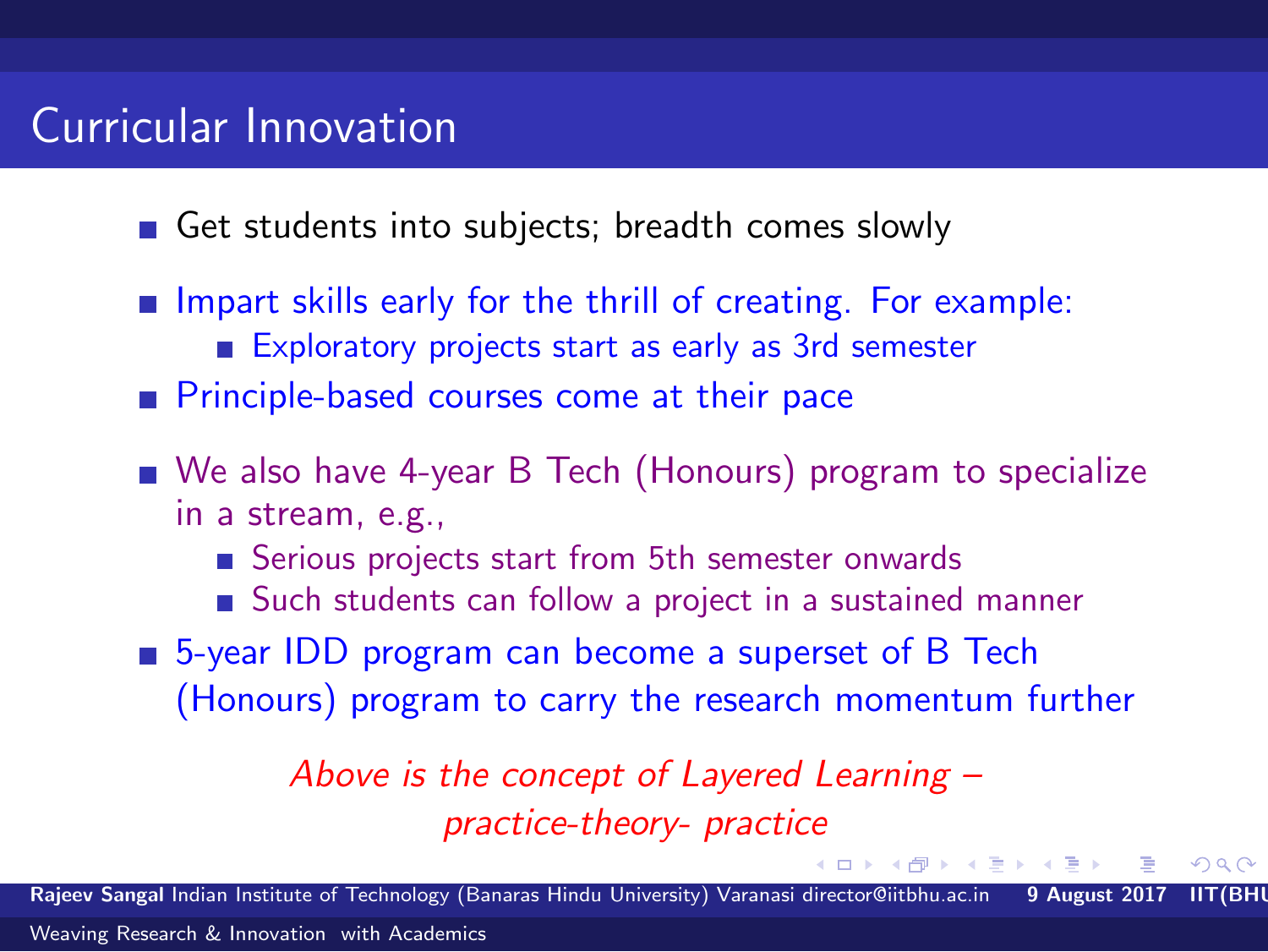Projects require inter-disciplinarity, naturally. Possibilities:

- BTech(Honours) program with research/innovation
- 5-year IDD program with research/innovation momentum
- M Tech program
- **PhD** thesis work, of course

#### *Most importantly, it allows you to form strong research teams* with continuity*.*

Rajeev Sangal Indian Institute of Technology (Banaras Hindu University) Varanasi director@iitbhu.ac.in 9 August 2017 IIT(BHU)

 $\Omega$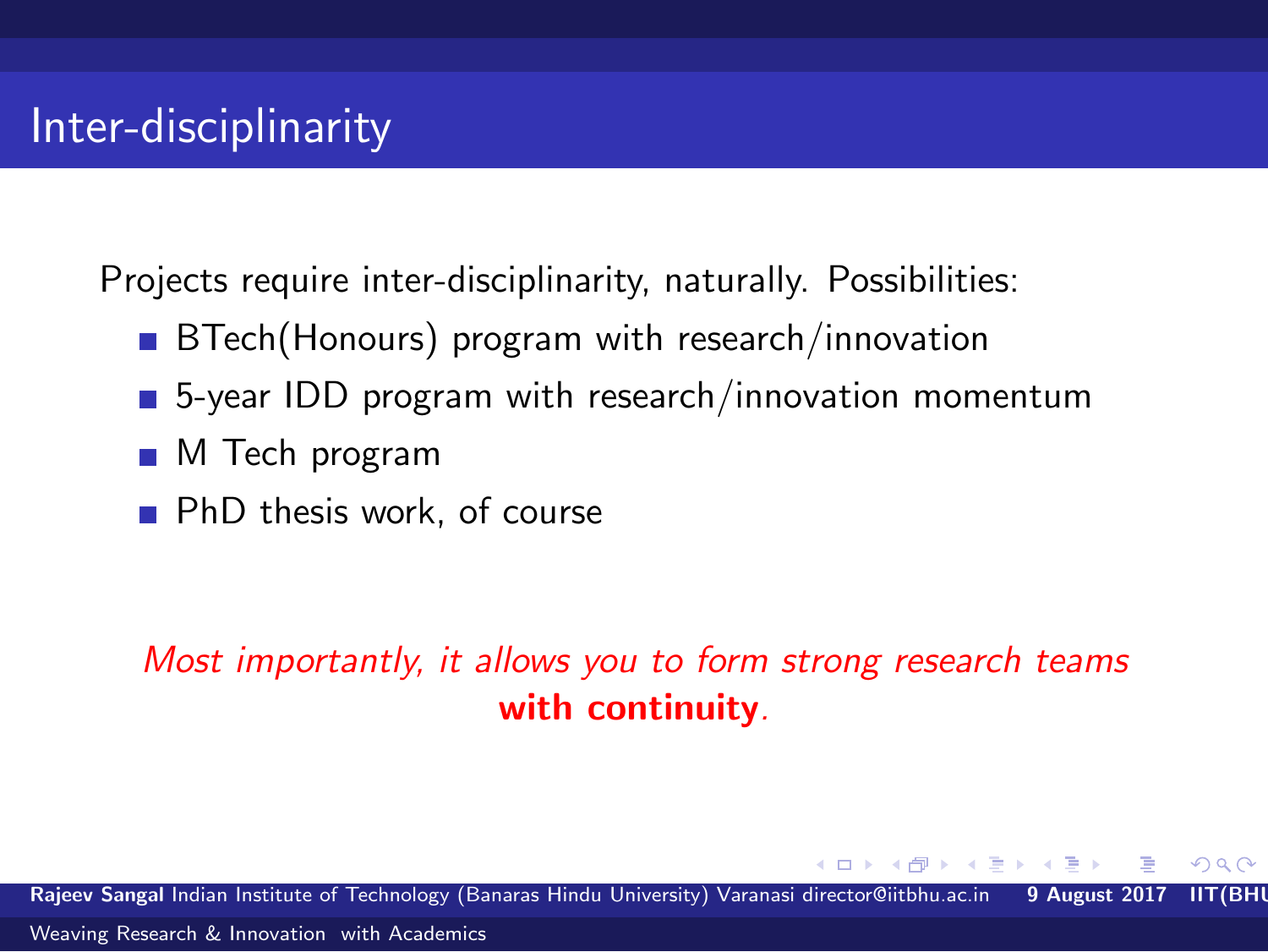# III. Technology Transfer

Rajeev Sangal Indian Institute of Technology (Banaras Hindu University) Varanasi director@iitbhu.ac.in 9 August 2017 IIT(BHI

4 D F

 $\left\{ \left\vert \left\langle \left\langle \left\langle \mathbf{q} \right\rangle \right\rangle \right\rangle \right\vert \left\langle \mathbf{q} \right\rangle \right\vert \left\langle \mathbf{q} \right\rangle \right\vert \left\langle \mathbf{q} \right\rangle \right\vert \left\langle \mathbf{q} \right\rangle \left\langle \mathbf{q} \right\rangle \right\vert$ 

 $\Omega$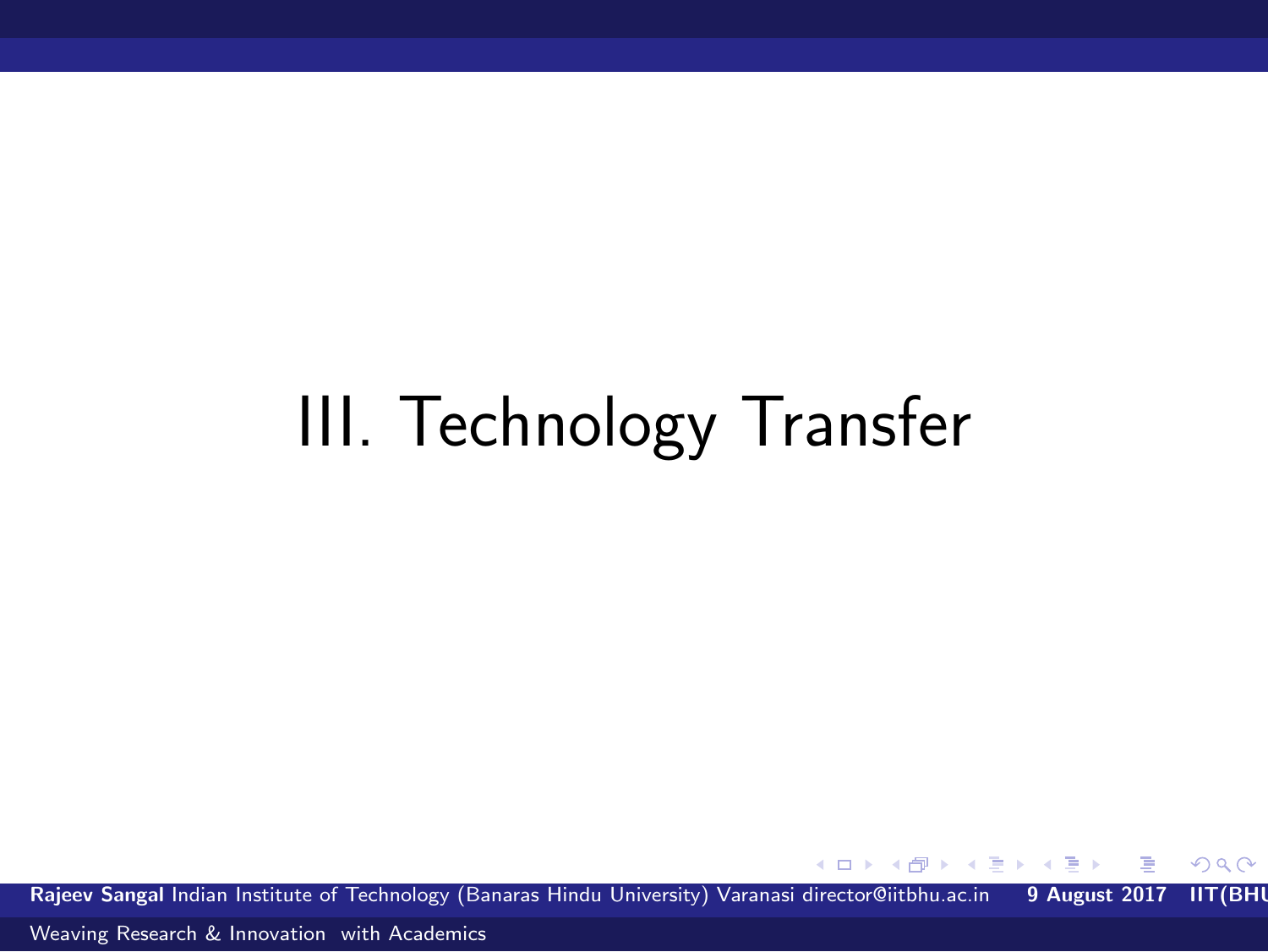Research to products/technologies

Set up *engineering* and *productization* groups

- **Engineering and productization are different from research**
- But synergy needed with research
- **Entrepreneurship etc. for productization**

*Research link up with society ensures that resulting technology is needed and useful.*

Raieev Sangal Indian Institute of Technology (Banaras Hindu University) Varanasi director@iitbhu.ac.in 9 August [Weaving Research & Innovation with Academics](#page-0-0)

റെ ര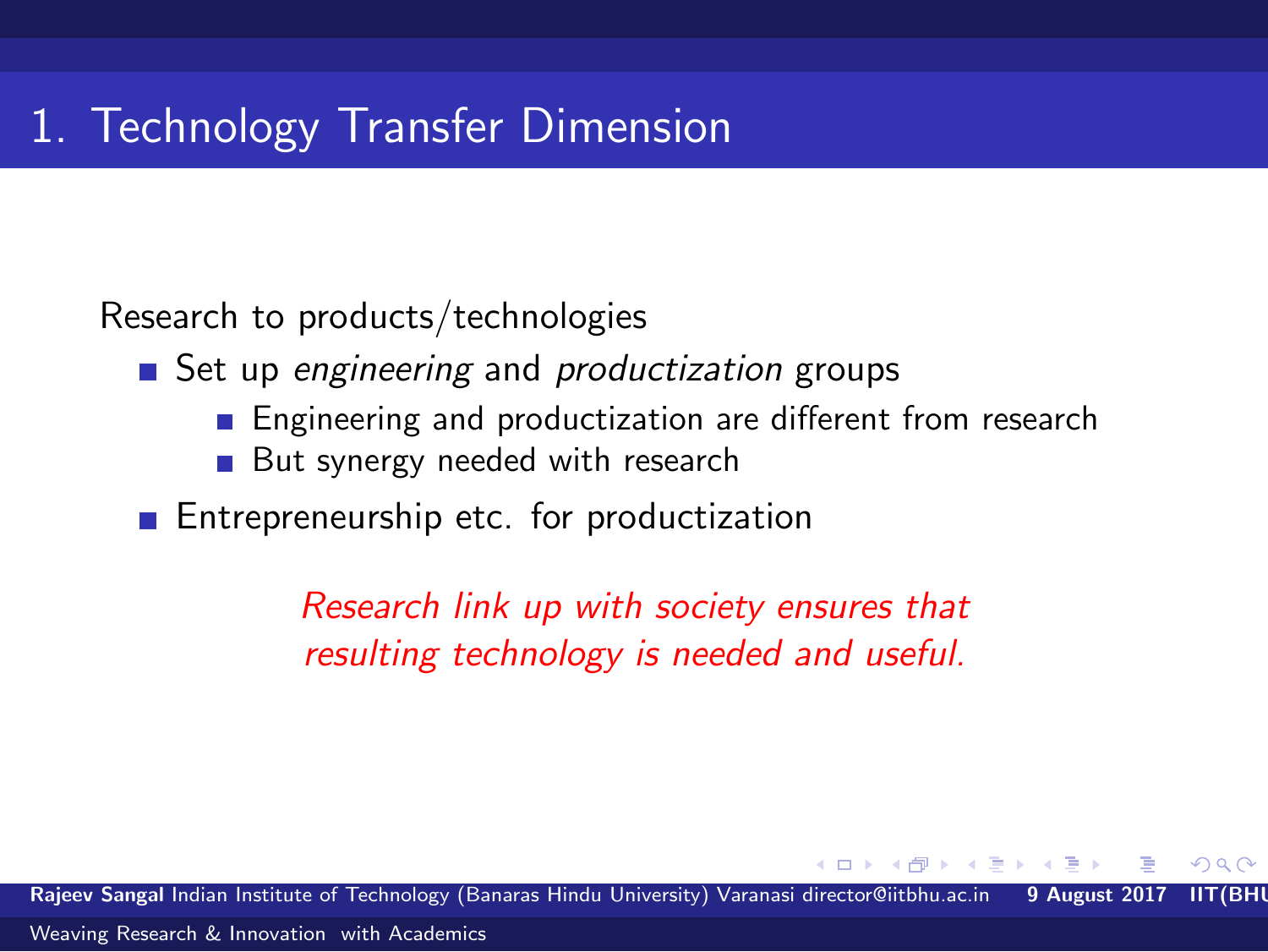Group with critical mass, a pre-requisite for technology development and susbsequent transfer:

- Choose important problems
- $\blacksquare$  Have people in the group with different expertise (research, productization, technology transfer, etc.)
- Make societal impact

Rajeev Sangal Indian Institute of Technology (Banaras Hindu University) Varanasi director@iitbhu.ac.in 9 August 2017 IIT(BHU) [Weaving Research & Innovation with Academics](#page-0-0)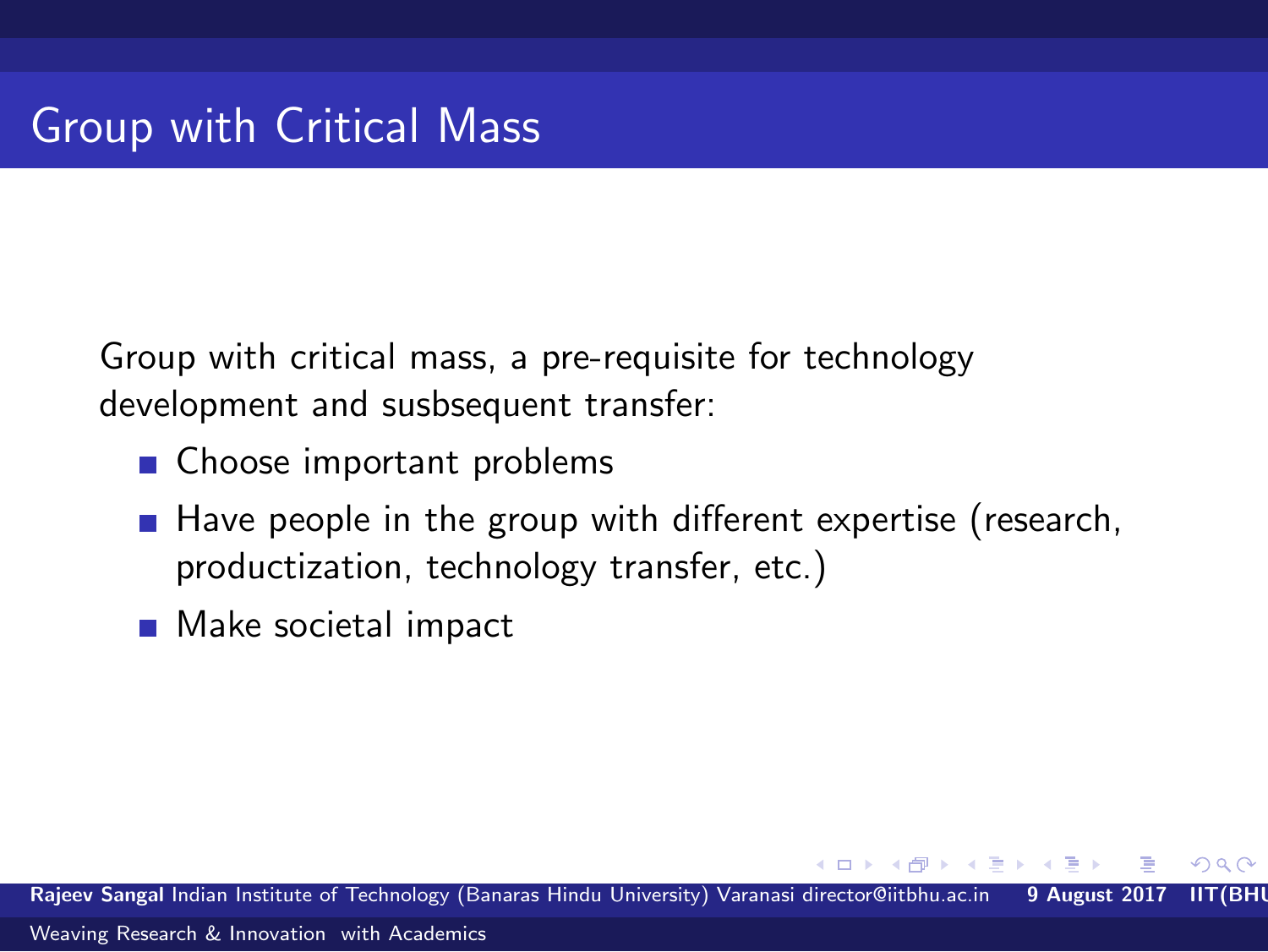## IV. Guiding Students about Life

Rajeev Sangal Indian Institute of Technology (Banaras Hindu University) Varanasi director@iitbhu.ac.in 9 August 2017 IIT(BHI

**ALC: N** 

 $\Omega$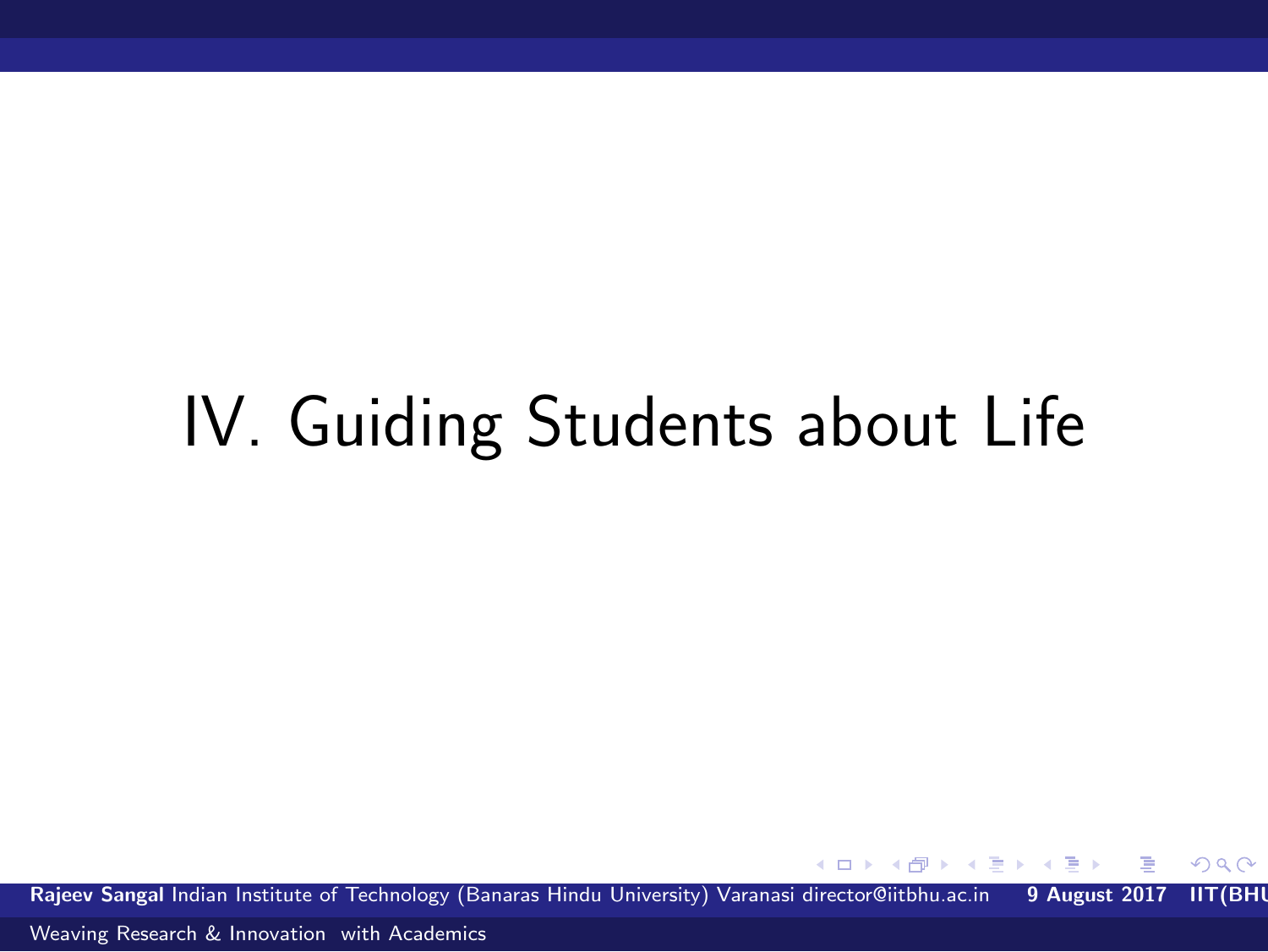## Student Dimension

- **Notivating students towards research and innovation for** nation building
	- Currently narrow motivation in many students only jobs and money
- **Developing holistic individuals** 
	- **Developing sensitivity towards others, and larger society**
	- **Induction Program and Human Values courses**
	- Offering Humanities courses Developing larger world view

#### *All round development, not just technology specialist!*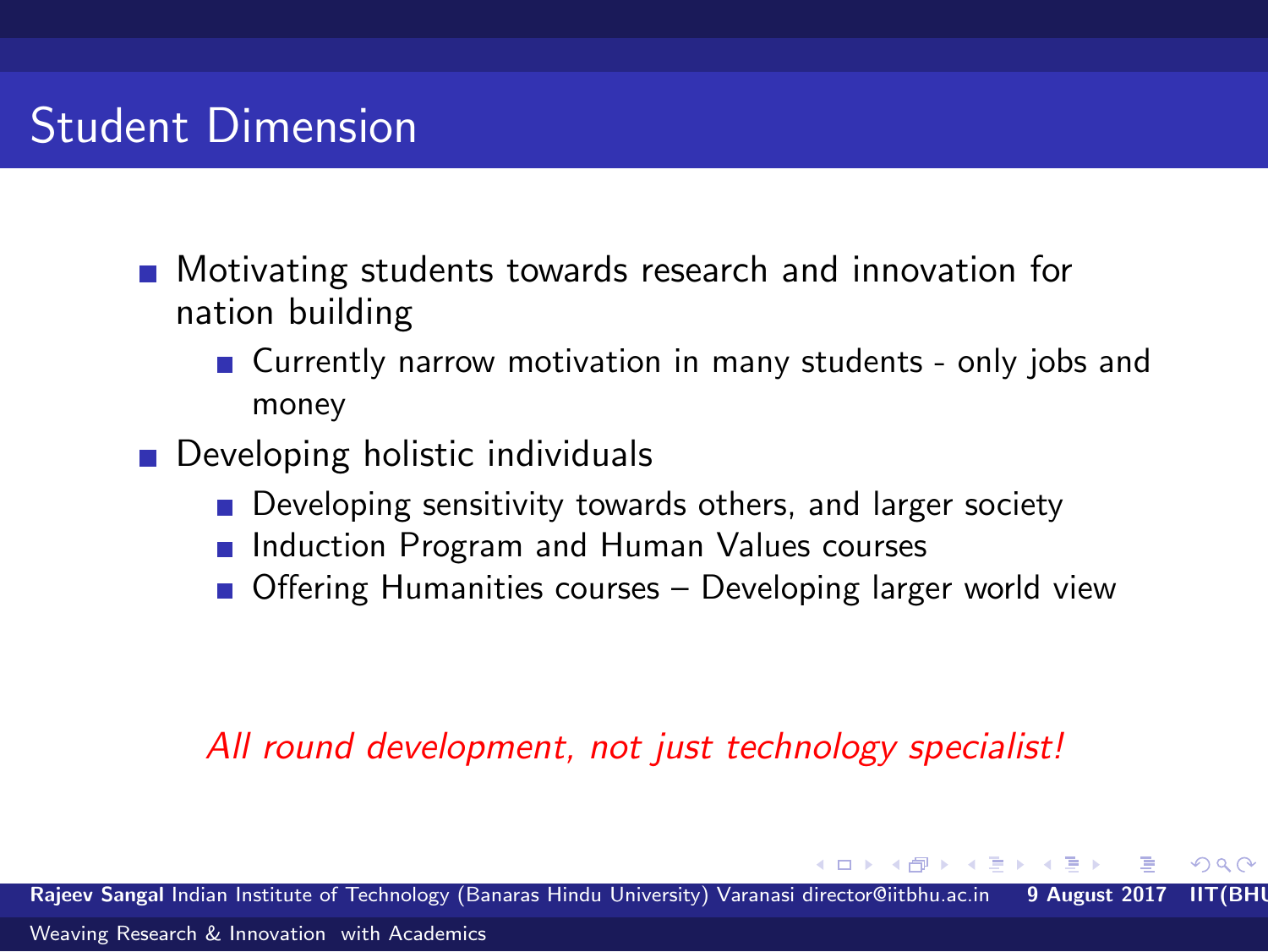## V. In Conclusion

Rajeev Sangal Indian Institute of Technology (Banaras Hindu University) Varanasi director@iitbhu.ac.in 9 August 2017 IIT(BHI

 $\left\{ \left\{ \bigoplus_{k=1}^{n} x_k \right\} \in \mathbb{R} \right\}$ 

4.0.3

 $299$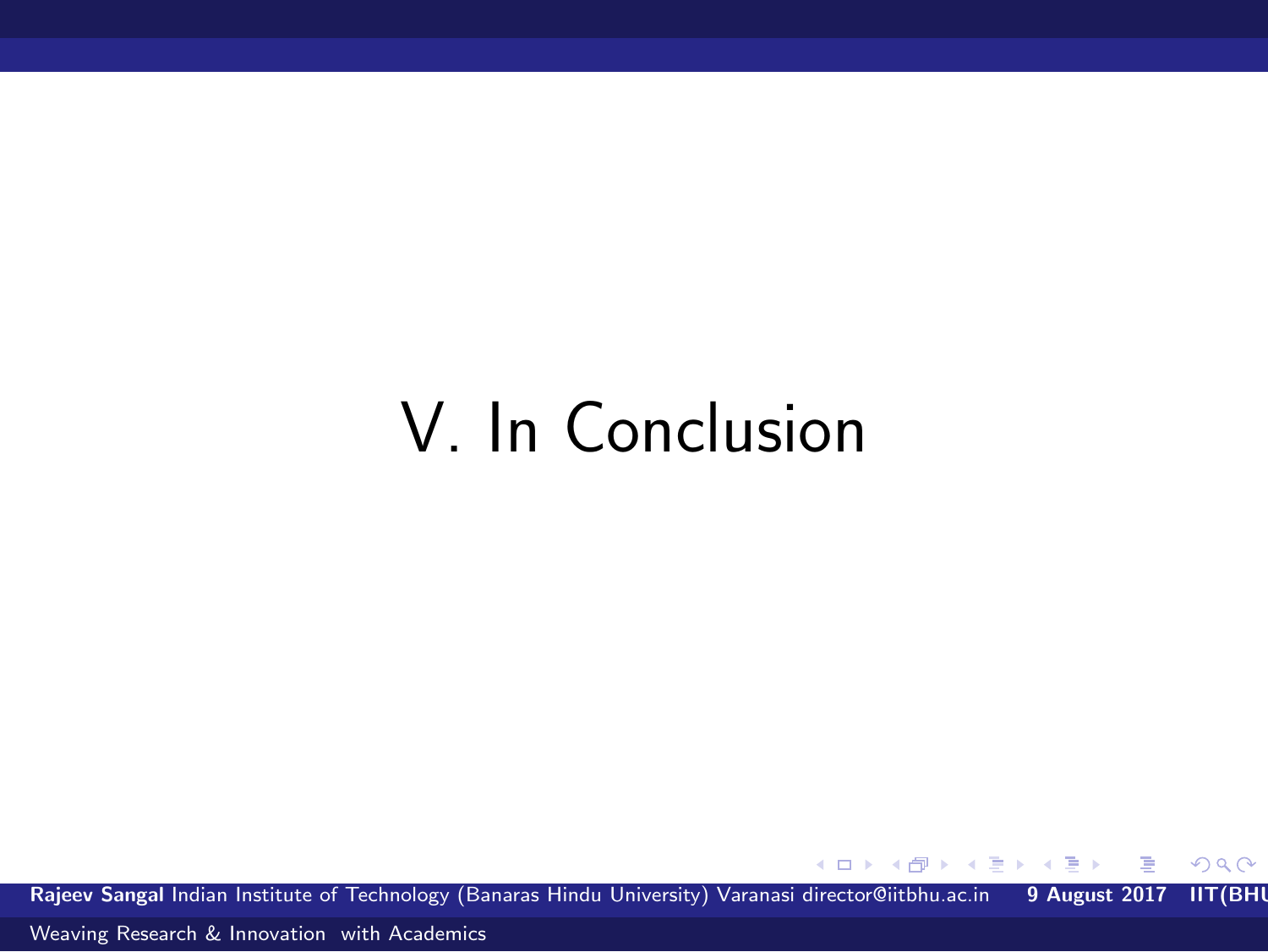We need to move forward by

- Group research Faculty working together with student group
- **Inter-disciplinarity Across departments, including with BHU**
- Serious teaching with project work in courses
- Working with *fairness* and *firmness*
- Building systems that work and reasonably quickly
	- Simplify processes
	- Rapid computerization

Rajeev Sangal Indian Institute of Technology (Banaras Hindu University) Varanasi director@iitbhu.ac.in 9 August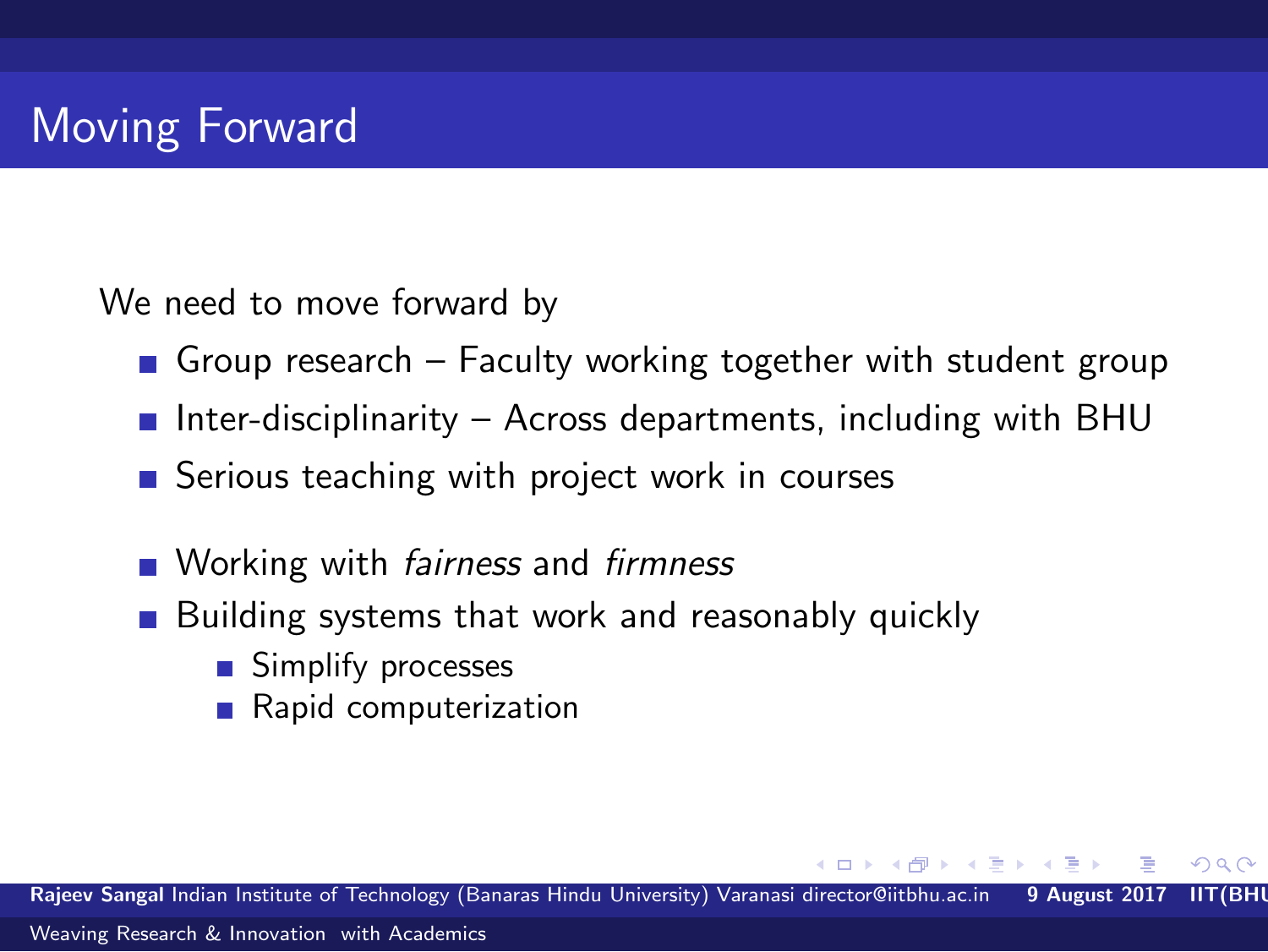Faculty dimension is most important!

- **Taking a holistic view of our situation and our own life**
- Creating a harmonious environment in Department and Institute

*A feeling of being on a journey together !*

Rajeev Sangal Indian Institute of Technology (Banaras Hindu University) Varanasi director@iitbhu.ac.in 9 August 2017 IIT(BHU)

<span id="page-38-0"></span> $\Omega$